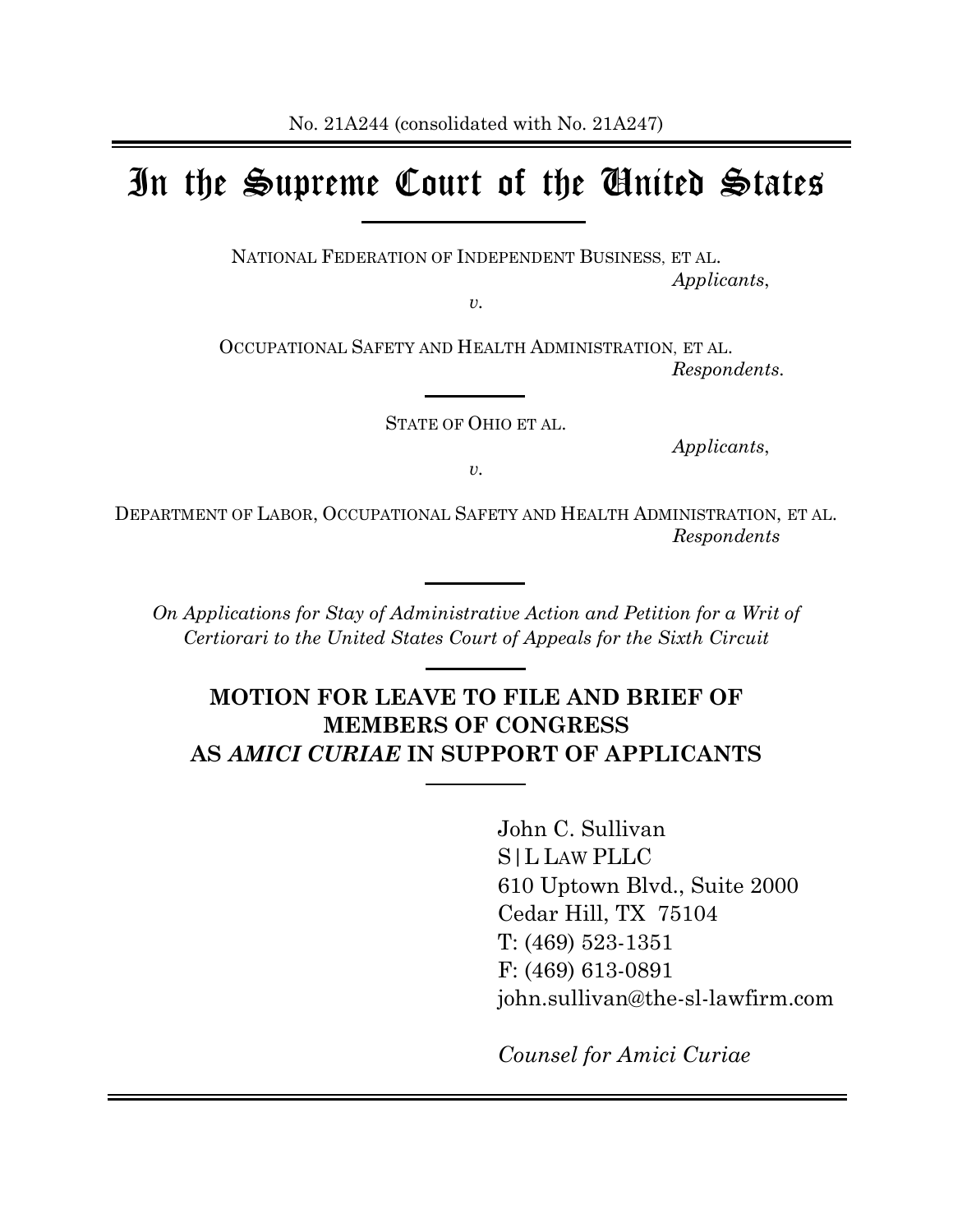The 183 undersigned members of Congress move for leave to file the enclosed brief as *amici curiae* in support of applicants for an administrative stay and alternative petition for writ of certiorari before judgment. As United States Senators and Members of the United States House of Representatives, *amici* provide a unique perspective concerning the alleged delegation of legislative power to the executive agency here.<sup>1</sup>

*Amici* also move to file this brief without ten days' notice to the parties of their intent to file as ordinarily required by Sup. Ct. R. 37.2(a) and to file this brief in an unbound format on 8½-by-11-inch paper rather than in booklet form. These requests are necessary due to the press of time related to the emergency nature of the applications for stay. *Amici* did email counsel for applicants and respondents to obtain consent for this filing. Applicants provided consent and respondents have not responded to the request.

*Amici* members of Congress respectfully request leave to file the enclosed brief.

<sup>&</sup>lt;sup>1</sup> A complete list of the 47 Senators and 136 Representatives may be found in Appendix A to this brief.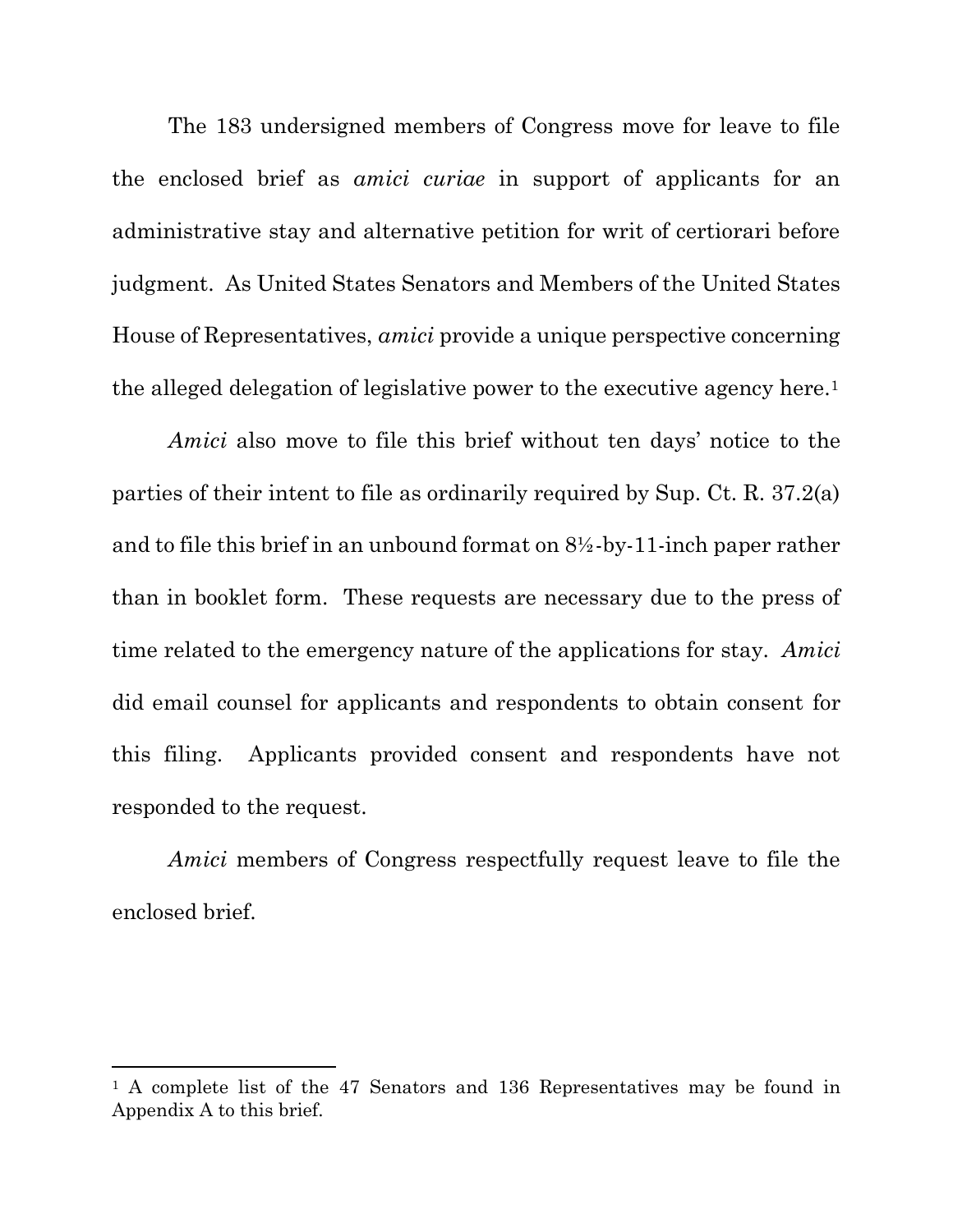Respectfully submitted,

*/s/ John C. Sullivan*

John C. Sullivan S|L LAW PLLC 610 Uptown Blvd., Suite 2000 Cedar Hill, TX 75104 T: (469) 523-1351 F: (469) 613-0891 john.sullivan@the-sl-lawfirm.com

*Counsel for Amici Curiae*

DECEMBER 2021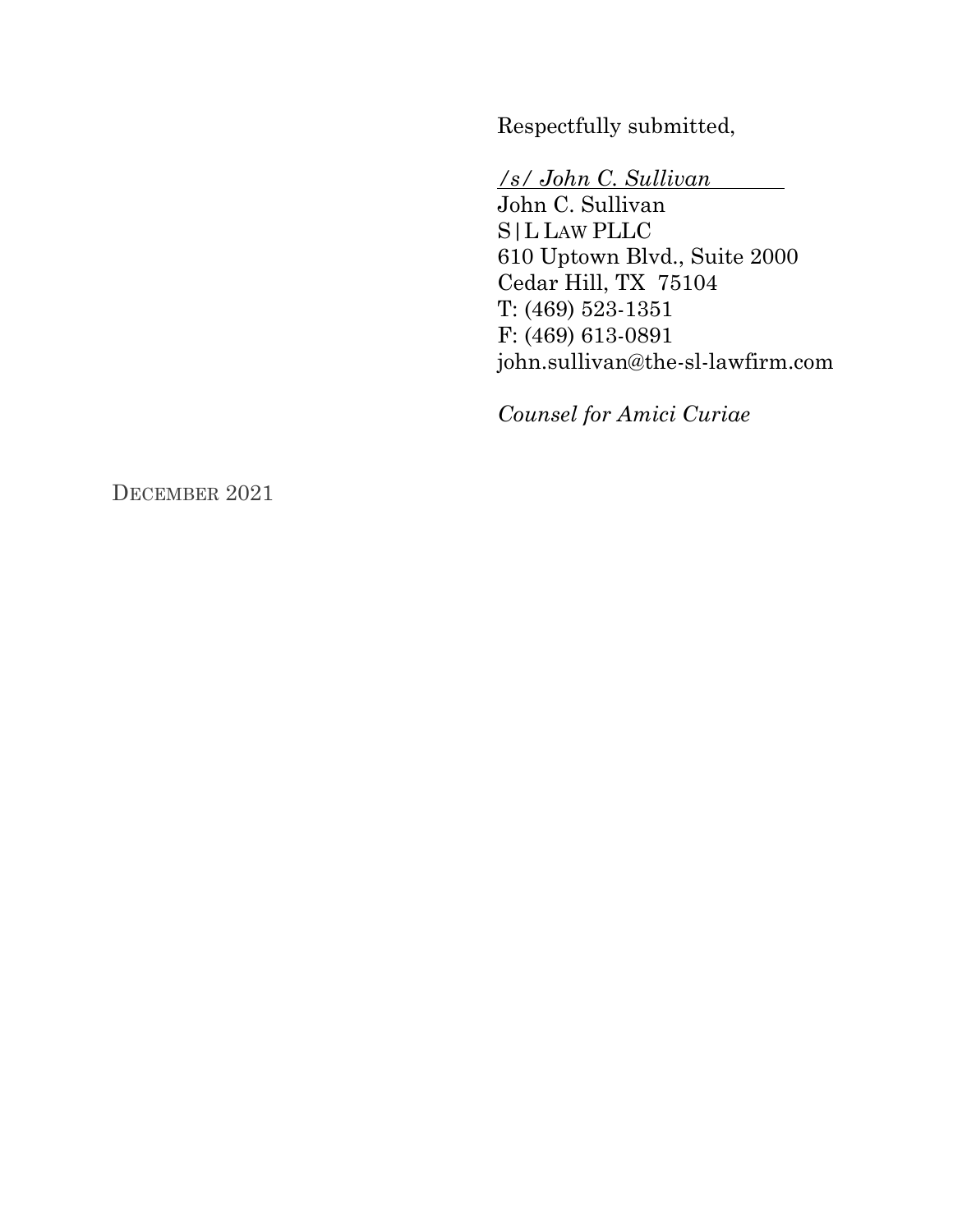## **TABLE OF CONTENTS**

| Ι. |    | Congress Did Not Provide OSHA With The Authority It Claims                                           |
|----|----|------------------------------------------------------------------------------------------------------|
|    | А. | The Text of the OSH Act Does Not Support Implementation                                              |
|    | B. | Reading the OSH Act to Allow the Agency's Interpretation<br>Would Create a Nondelegation Problem  10 |
| П. |    | Assuming OSHA Has The Authority It Now Claims Would Violate                                          |
|    |    |                                                                                                      |
|    |    |                                                                                                      |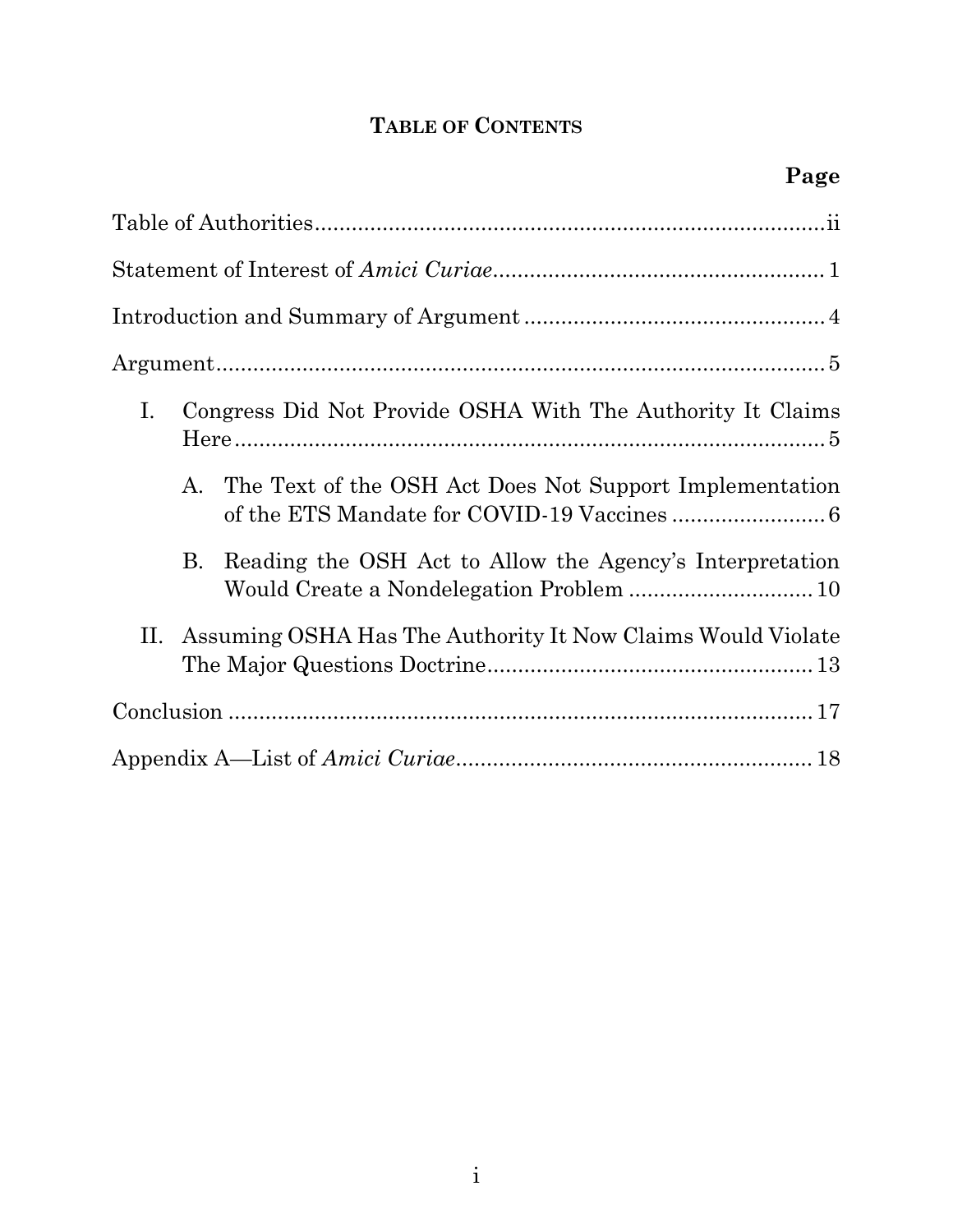## **TABLE OF AUTHORITIES**

## <span id="page-4-0"></span>**Cases**

| Ala. Ass'n of Realtors v. U.S. Dep't of Health & Hum. Servs.,                  |
|--------------------------------------------------------------------------------|
| Cal. Div. of Labor Standards Enforcement v. Dillingham Constr., N.A.,<br>Inc., |
| FDA v. Brown & Williamson Tobacco Corp.,                                       |
| Gundy v. United States,                                                        |
| <i>INS</i> v. <i>Chadha</i> ,                                                  |
| In re OSHA,                                                                    |
| Jacobson v. Massachusetts,                                                     |
| King v. Burwell,                                                               |
| Loving v. United States,                                                       |
| <i>In re: MCP No. 165</i>                                                      |
| NFIB v. Sebelius,                                                              |
| Perez v. Mortgage Bankers Ass'n,                                               |
|                                                                                |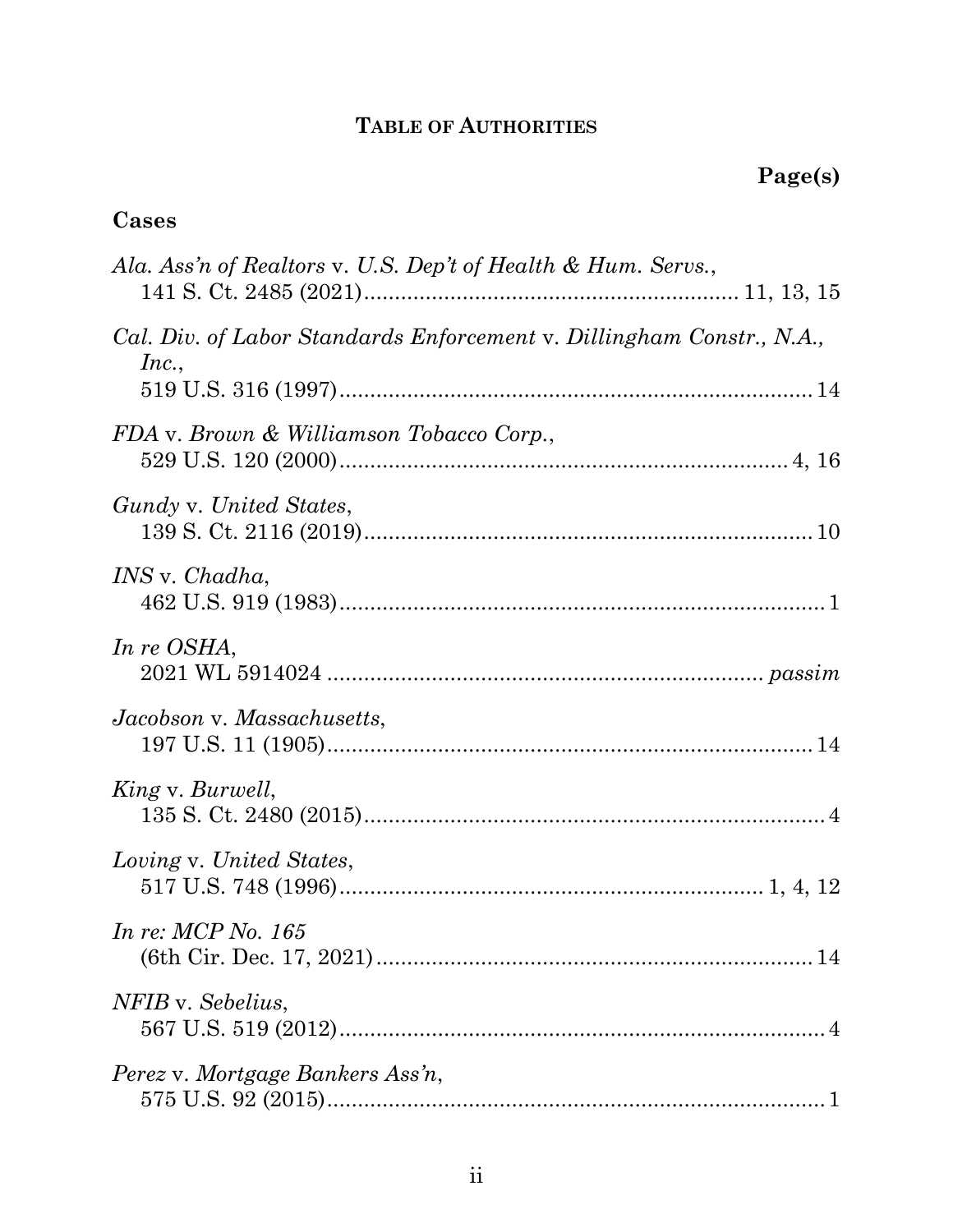| U.S. Forest Serv. v. Cowpasture River Preservation Ass'n, |
|-----------------------------------------------------------|
| Util. Air Regul. Grp. v. EPA,                             |
| Whitman v. Am. Trucking Ass'n,                            |
| Yates v. Untied States,                                   |
| Zucht v. King,                                            |
| <b>Statutes</b>                                           |
|                                                           |
|                                                           |
|                                                           |
|                                                           |
| Regulations                                               |
|                                                           |
|                                                           |
| <b>Other Authorities</b>                                  |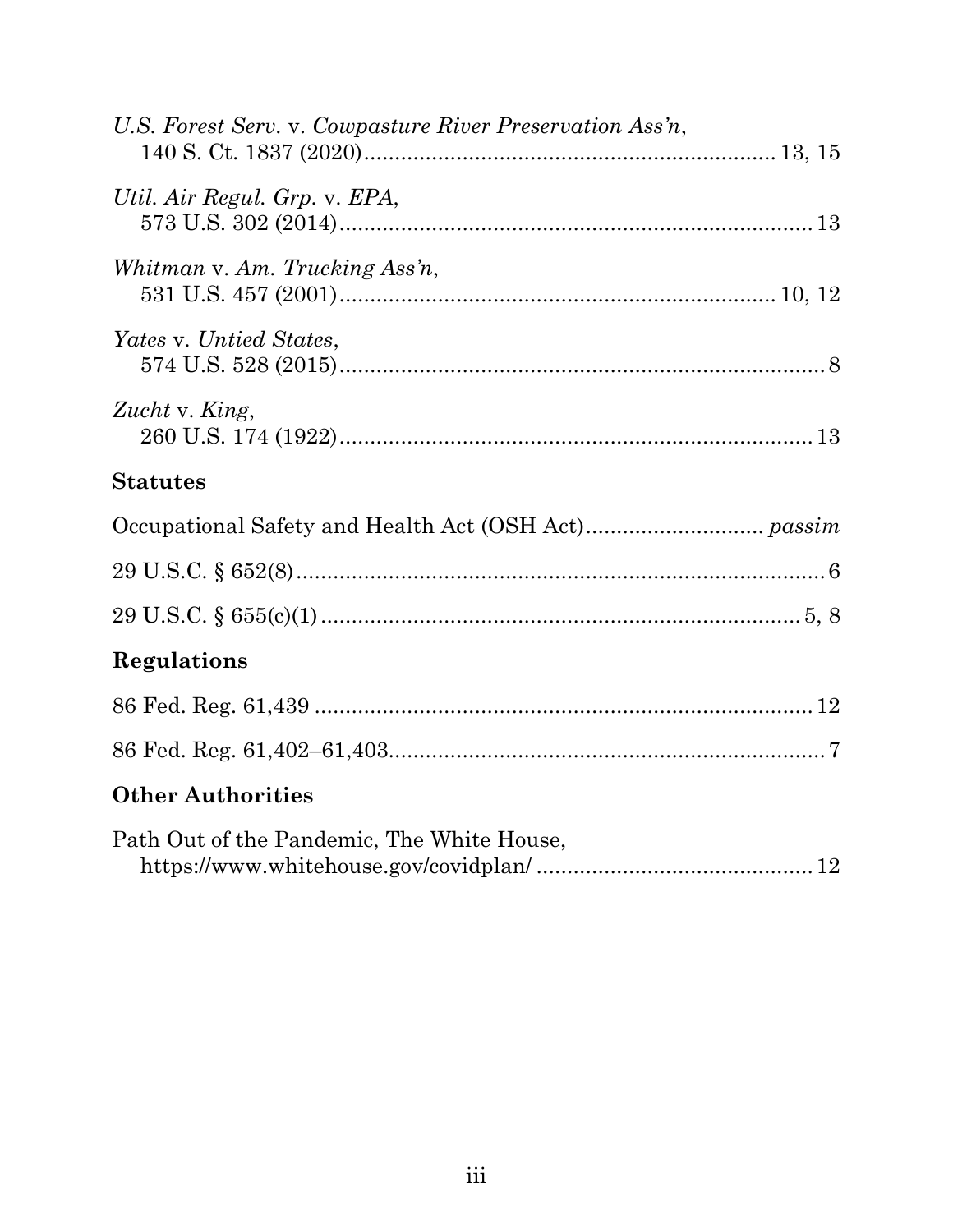#### <span id="page-6-2"></span><span id="page-6-1"></span>**STATEMENT OF INTEREST OF** *AMICI CURIAE***<sup>2</sup>**

<span id="page-6-0"></span>The separation of powers has long been known to be a defense against tyranny. See MONTESQUIEU, THE SPIRIT OF THE LAWS 151–52 (T. Nugent transl. 1949). And so it "remains a basic principle of our constitutional scheme that one branch of the Government may not intrude upon the central prerogatives of another." *Loving* v. *United States*, 517 U.S. 748, 757 (1996). "The principle of separation of powers was not simply an abstract generalization in the minds of the Framers: it was woven into the documents that they drafted in Philadelphia in the summer of 1787." *INS* v. *Chadha*, 462 U.S. 919, 946 (1983) (quoting *Buckley* v. *Valeo*, 424 U.S. 1, 124 (1976)). "To the Framers, the separation of powers and checks and balances were more than just theories. They were practical and real protections for individual liberty in the new Constitution." *Perez* v. *Mortgage Bankers Ass'n*, 575 U.S. 92, 118 (2015) (Thomas, J., concurring).

<span id="page-6-3"></span><sup>2</sup> Under Rule 37.6 of the Rules of this Court, *amici* state that no counsel for a party authored this brief in whole or in part, and no counsel or party made a monetary contribution intended to fund the preparation or submission of this brief. No person other than *amici* or their counsel made a monetary contribution to its preparation or submission.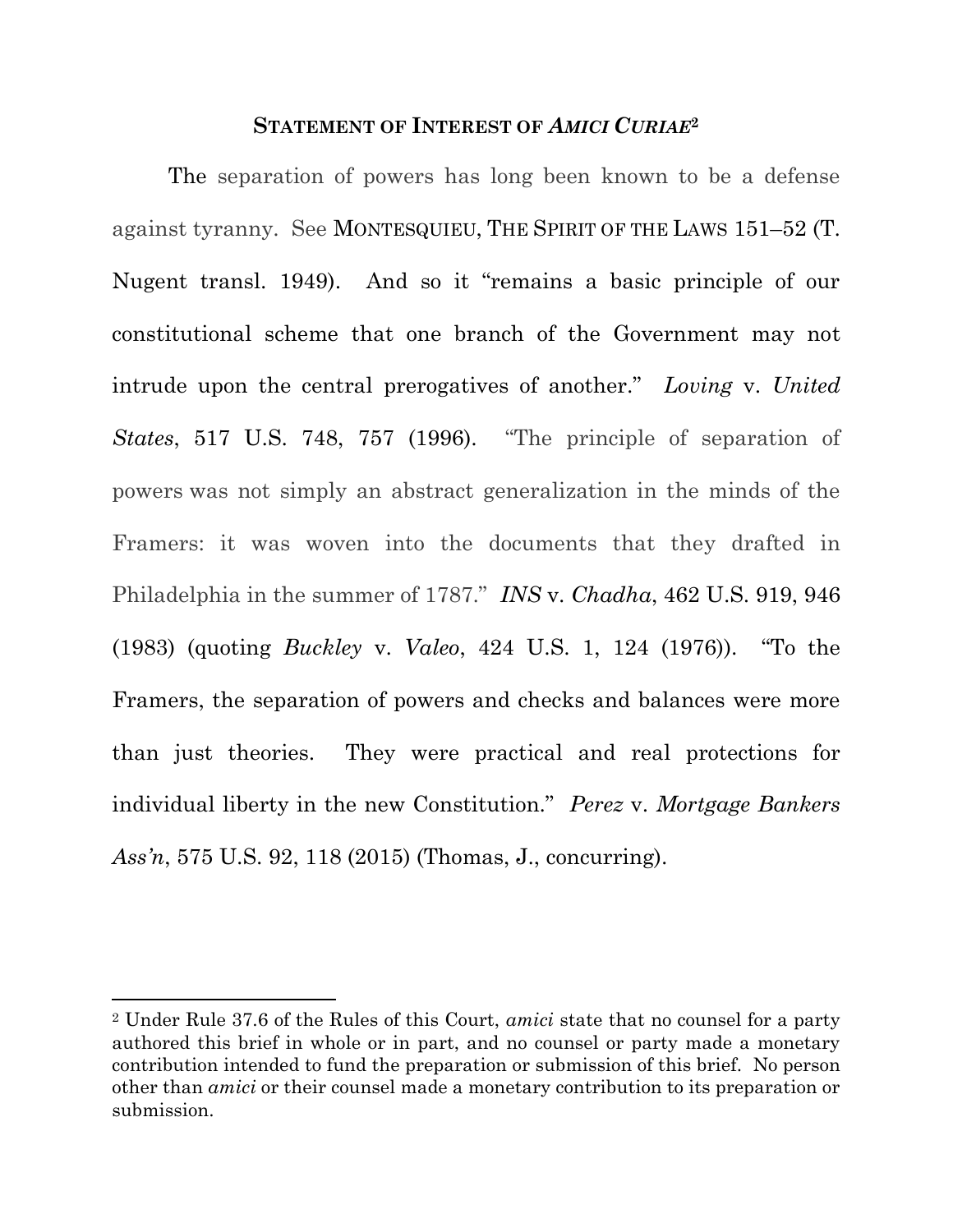Those safeguards are just as relevant today. For example, if the President becomes impatient with how the citizenry is responding to his plan for dealing with a public health crisis, he may look to act (through an agency) to advance his agenda more quickly. The President may direct an agency to find some authority, somewhere, that could arguably be used in furtherance of the agenda and then use that claimed authority to enact a sweeping public health measure. But when an executive agency overreaches the boundaries of its authority in enacting the President's agenda, it undermines both the vertical and horizontal separation of powers that protect the people.

*Amici* are 47 United States Senators and 136 Members of the United States House of Representatives concerned with the executive overreach seen in the current administration's response to the COVID-19 pandemic. Congressional members have an interest in the powers they delegate to agencies not being abused—the legislative authority vested in the federal government belongs to Congress, not the Executive branch. In this case, the promulgation by the Occupational Safety and Health Administration (OSHA) of a sweeping, nationwide vaccine mandate on businesses intrudes into an area of legislative concern far

2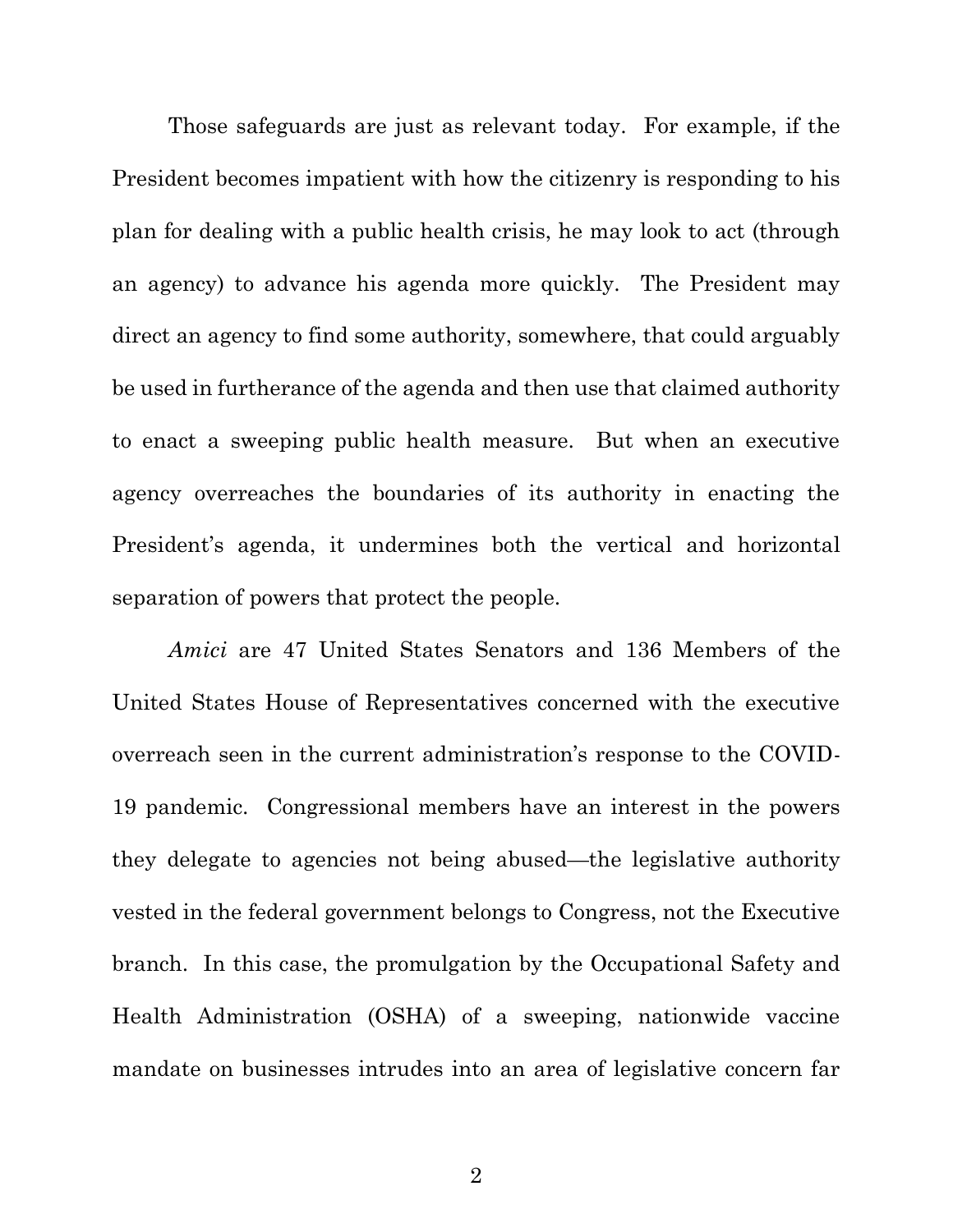beyond the authority of the agency. And it does so with a Mandate enacted through OSHA's extraordinary (and seldom-used) "emergency temporary standard" (ETS) provision that allows for bypass of notice and comment rulemaking under certain circumstances. That OSHA exceeded its authority in enacting the ETS Mandate is not a "particularly hard" question. *In re OSHA*, 2021 WL 5914024, at \*4 (Sutton, C.J., dissenting from the denial of initial hearing en banc).

<span id="page-8-0"></span>Moreover, congressional members—as representatives of the people of their States and districts—have an interest in the citizens they represent being able to craft local solutions to problems facing their States and districts. Federalism concerns should be addressed before requiring federally-imposed solutions. And this is especially true when the question at issue involves an area typically reserved to the States (such as vaccine mandates). At the least, Congress should be forced to make clear any delegations of authority into areas of State control.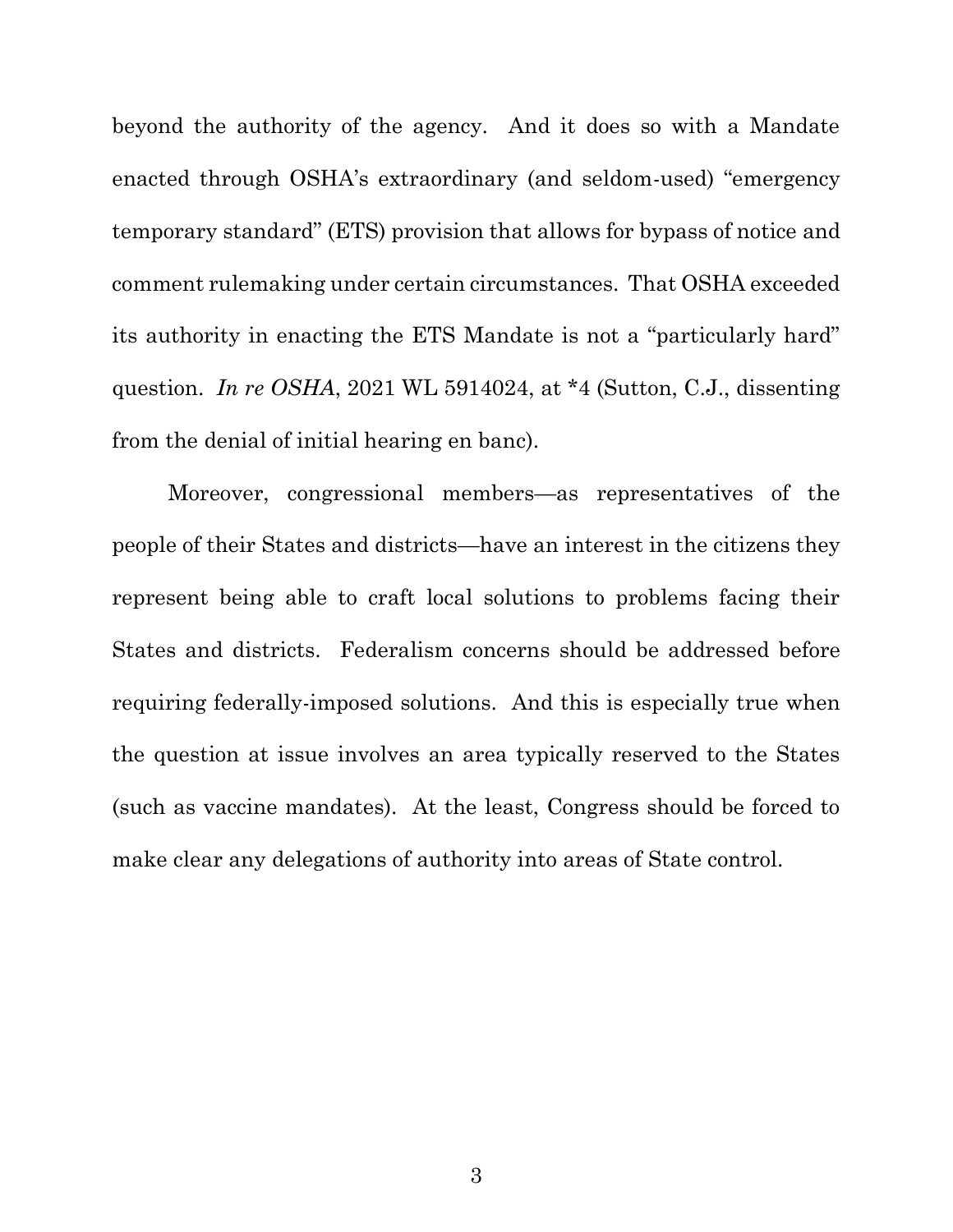#### <span id="page-9-2"></span>**INTRODUCTION AND SUMMARY OF ARGUMENT**

<span id="page-9-1"></span><span id="page-9-0"></span>Time and again this Court has recognized that a clear statement of congressional intent must be present to find that Congress has ceded decisions of great economic and political significance. *King* v. *Burwell*, 135 S. Ct. 2480, 2489 (2015). And this case involves an issue broader and more important than those of the past addressed by this principle. See, e.g., *FDA* v. *Brown & Williamson Tobacco Corp.*, 529 U.S. 120, 137–43 (2000). Even assuming Congress has the power to enact mandatory vaccination requirements across the country—a difficult question, see *NFIB* v. *Sebelius*, 567 U.S. 519, 549–61 (2012)—such power cannot be assumed to have been given away accidentally. To hold otherwise would infringe the separation of powers necessary both to avoid arbitrary or tyrannical rule and to make government effective and accountable. See *Loving*, 517 U.S. at 757.

<span id="page-9-4"></span><span id="page-9-3"></span>While OSHA misinterprets its textual authority to take the action it attempts here, the lack of a clear statement from Congress that it could do so presents an insurmountable hurdle to the agency's expansion of the ETS provision of the Occupational Safety and Health Act (OSH Act). Vaccine mandates—a prototypical state police power—are not within the

<span id="page-9-5"></span>4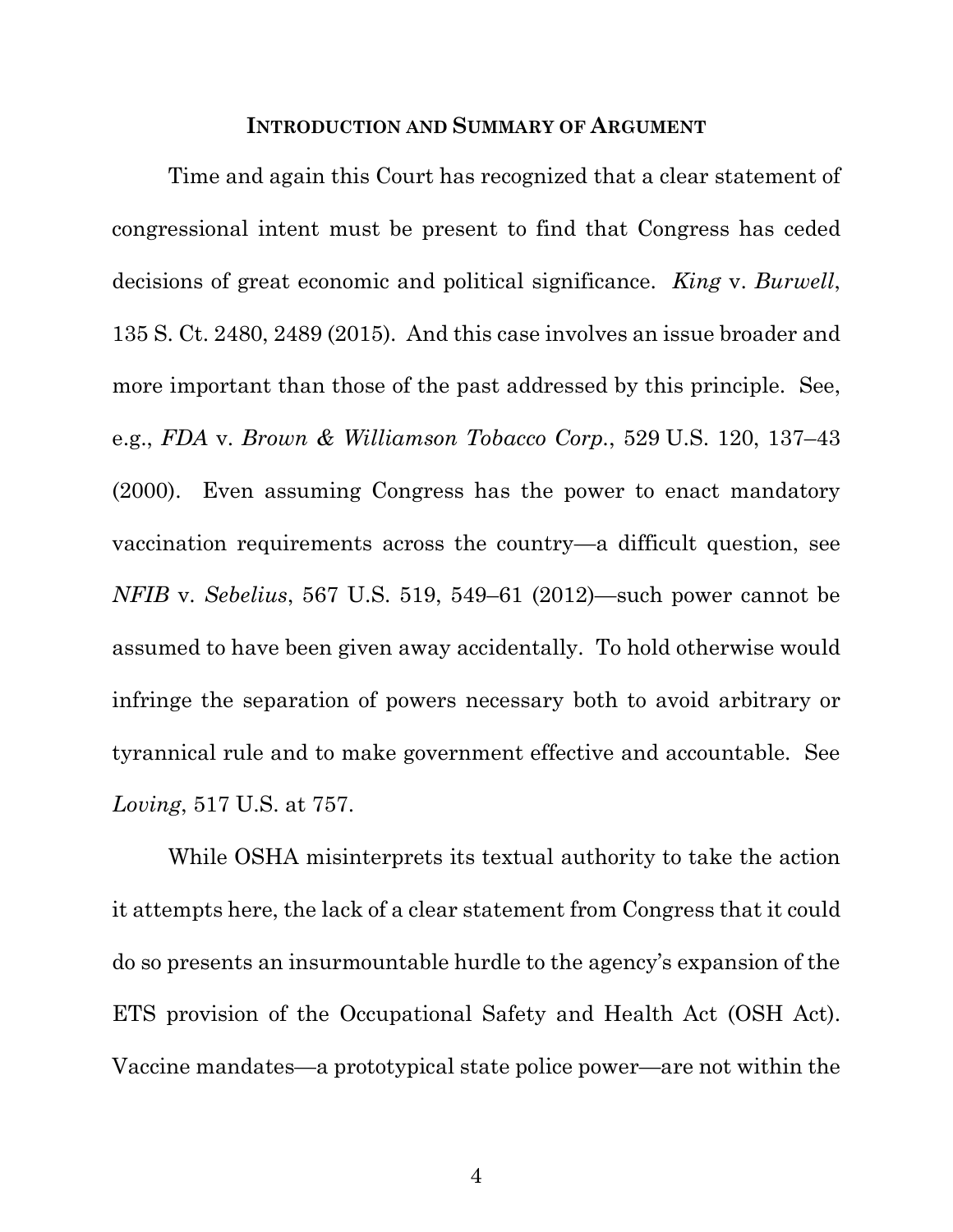purview of the OSH Act, let alone something on which Congress intended OSHA to take unilateral action under its "emergency" powers. The ETS Mandate proposed by OSHA cannot stand.

#### <span id="page-10-1"></span>**ARGUMENT**

### <span id="page-10-0"></span>**I. Congress Did Not Provide OSHA With The Authority It Claims Here.**

The ETS provision of the OSH Act allows OSHA to address only "grave danger" in the workplace, which includes any "toxic or physically harmful" agent, without going through notice and comment when such an emergency standard is "necessary." 29 U.S.C. § 655(c)(1). And in the statutory scheme established by Congress, these conditions are a meaningful restraint on the agency. OSHA, however, aggressively reads the restrictions as an opportunity for the agency to branch out into public healthcare policy. Not only does this reading violate the text of the OSH Act, it would also create a nondelegation problem. That is because Congress provided no authority—let alone an intelligible principle—for OSHA to become a roving public health agency. The problem is avoided, though, because the ETS Mandate does not meet the conditions for issuing such a nationwide requirement on businesses.

5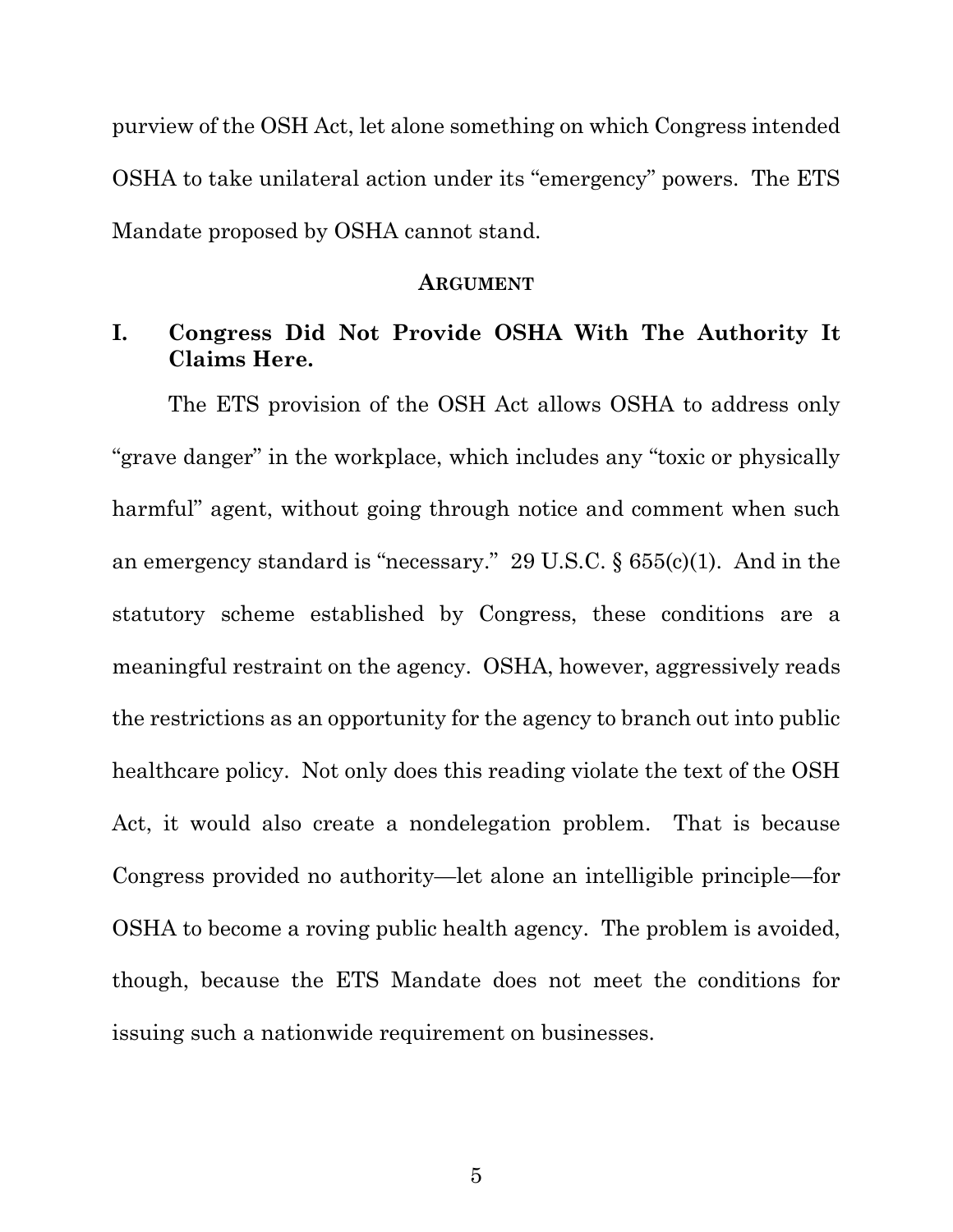<span id="page-11-0"></span>**A. The Text of the OSH Act Does Not Support Implementation of the ETS Mandate for COVID-19 Vaccines.**

With its ETS Mandate, OSHA imposes a COVID-19 vaccine mandate for all large employers (those having more than 100 employees). This exceeds the scope of OSHA's congressionally-defined role, though. As a matter of statutory interpretation, the OSH Act "covers only *workplace-specific* hazards and permits only *workplace-specific* safety measures." *In re OSHA*, 2021 WL 5914024, at \*7 (6th Cir. Dec. 15, 2021) (Sutton, C.J., dissenting from denial of initial hearing en banc). After all, OSHA rules apply to "employment and places of employment." 29 U.S.C. § 652(8). But OSHA now wants to dictate virus protection measures outside the workplace to stop a virus outbreak that is also taking place outside the workplace. The ETS Mandate was thus flawed from its inception. 3

<span id="page-11-1"></span><sup>3</sup> While the ETS Mandate also offers a testing option, OSHA is likely aware that the increased cost to employers for testing will probably cause them to simply mandate vaccines for their employees. Alternatively, if testing costs are imposed on employees, they would likely take the vaccine unwillingly or quit their job. Either way, the testing option in the Mandate will largely be illusory in practice as both employers and employees would be reticent to pay for it. Moreover, the testing option is rightly viewed as a punitive measure for those unwilling to get the vaccine since individuals with a vaccine can contract and spread COVID-19.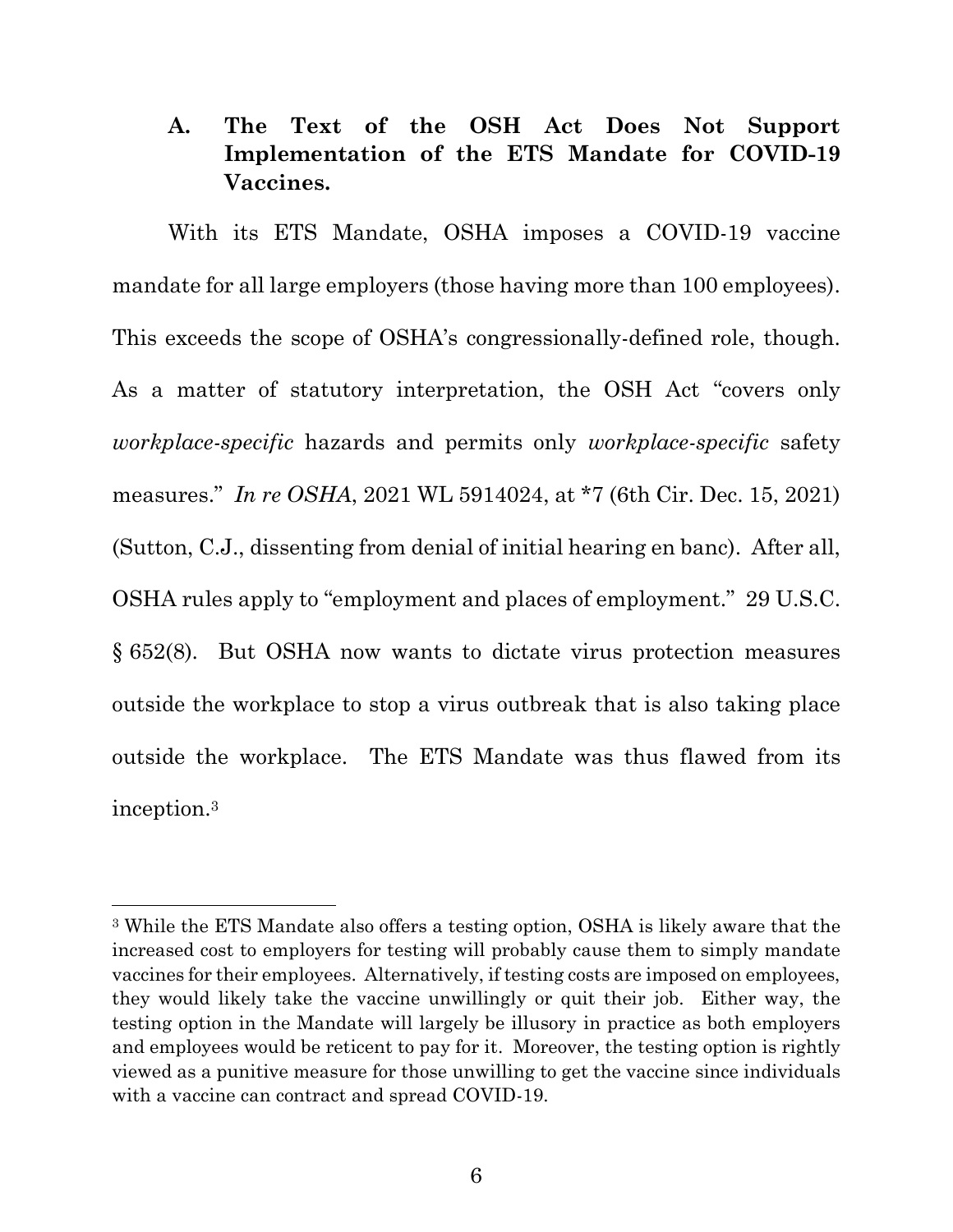<span id="page-12-0"></span>The ETS Mandate also elides the specific statutory provisions set forth by Congress to constrain use of OSHA's emergency powers. *First*, under OSHA's own analysis, there is no "grave danger" as defined by the OSH Act. *BST Holdings*, 17 F.4th 604, 613 (5th Cir. 2021). OSHA itself has conceded that the "effects of COVID-19" range from *mild* to critical. 86 Fed. Reg. 61,402–61,403. Moreover, despite OSHA's excuse that smaller employers might not be able to administratively handle its new rule, the exemptions from the Mandate for those small employers shows that there is no grave danger. After all, "[i]f [OSHA] suddenly realized that exposure to a new chemical created a 'grave' danger of cancer, it is difficult to imagine that anyone would permit an emergency rule targeting the problem to apply only to companies with over 100 employees in order to save the other companies money." *In re OSHA*, 2021 WL 5914024, at \*13 (Sutton, C.J., dissenting from the denial of initial hearing en banc); see also *BST Holdings*, 17 F.4th at 616 ("[It may be true that] companies of 100 or more employees will be better able to administer (and sustain) the mandate \* \* \* \* But this kind of thinking belies the premise that any of this is truly an emergency.").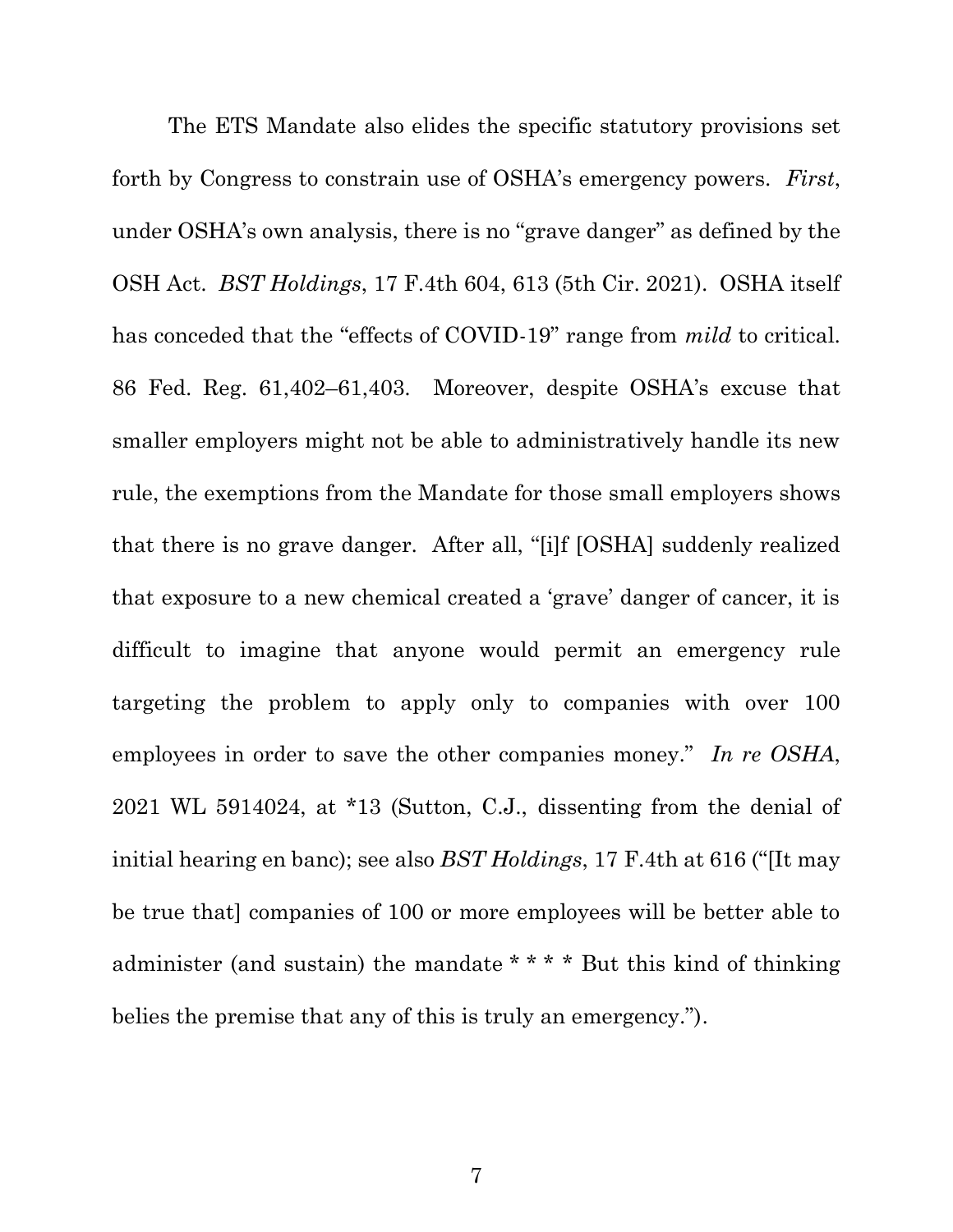<span id="page-13-1"></span><span id="page-13-0"></span>*Second*, a virus is not a "toxic or physically harmful" "agent" as defined in the OSH Act. See 29 U.S.C.  $\S 655(c)(1)$ . In context, an agent is a substance that is used for a particular purpose in the workplace e.g., a chemical being used by an employee is the employee's agent to do a particular job. COVID-19 does not fall into this category, irrespective of whether OSHA can find a potential dictionary definition of "agent" that matches the agency's preferred outcome. Moreover, to avoid overreading statutes, this Court will "rely on the principle of *noscitur a sociis*—a word is known by the company it keeps." *Yates* v. *Untied States*, 574 U.S. 528, 543 (2015). Here, the phrases "substances or agents" and "toxic or physically harmful" denote something far different than a virus. Thus "OSHA's attempt to shoehorn an airborne virus that is both widely present in society (and thus not particular to any workplace) and nonlife-threatening to a vast majority of employees into a neighboring phrase connoting *toxicity* and *poisonousness* is yet another transparent stretch." *BTS Holdings*, 17 F.4th at 613.

*Third*, the ETS Mandate is not "necessary" as required by the statute. That term in the OSH Act's emergency standard goes far beyond mere advisability. Indeed, it means that the action must be

8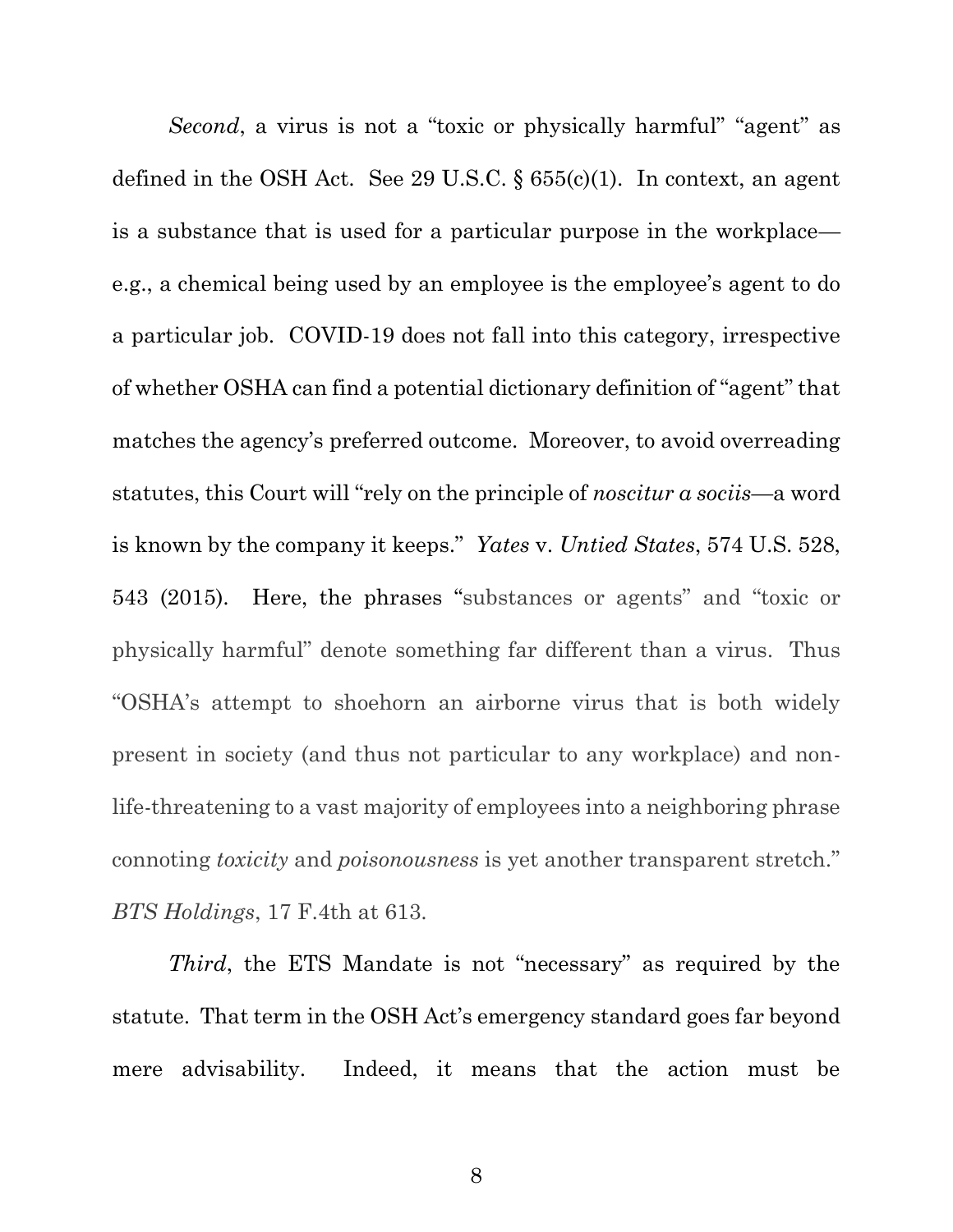*indispensable*, not "just appropriate." *In re OSHA*, 2021 WL 5914024, at \*9 (Sutton, C.J., dissenting from the denial of initial hearing en banc). But OSHA cannot argue that the mandate is indispensable for many categories of workers under "any standard of review." *Id.* at \*11. It is thus unsurprising that OSHA itself previously preferred "less intrusive, more tailored protective measures" for this exact problem. *Id.* at \*10.

Moreover, mandatory vaccinations do not stop individuals from contracting and transmitting COVID-19. Vaccinated workers can still contract and transmit COVID-19, including the new Omicron variant. Given that fact, imposing masking and testing restrictions *only* on unvaccinated workers makes no sense because *all* workers regardless of vaccination status remain potential carriers and transmitters of the virus. If the Rule does not cure the supposed grave danger in the workplace, it cannot be necessary under the statute. Thus the ETS Mandate cannot rise to the level of "necessary" required by the text of the OSH Act.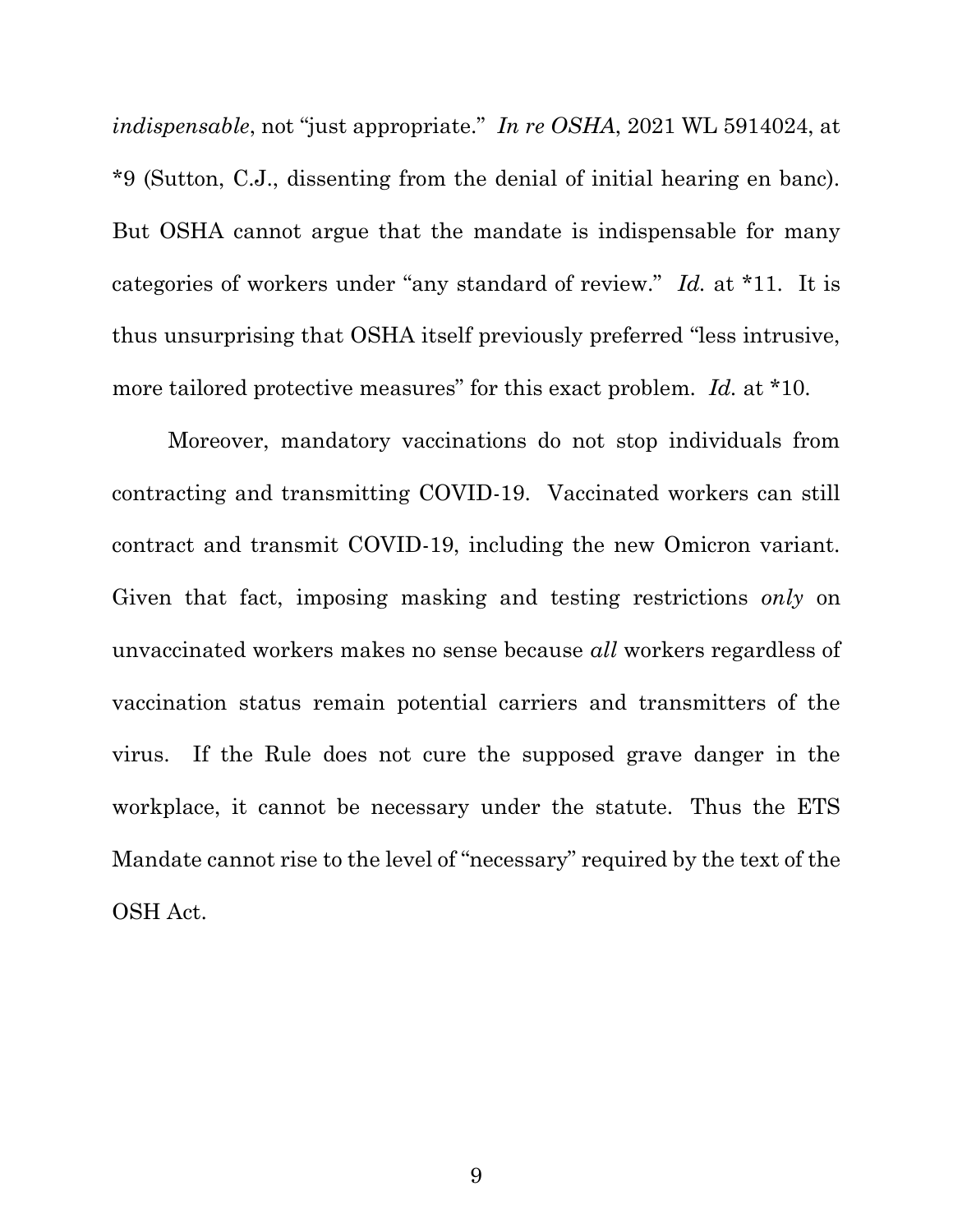## **B. Reading the OSH Act to Allow the Agency's Interpretation Would Create a Nondelegation Problem.**

"The nondelegation doctrine bars Congress from transferring its legislative power to another branch of Government." *Gundy* v. *United States*, 139 S. Ct. 2116, 2121 (2019) (plurality op.). While the legislative branch "may confer substantial discretion on executive agencies to implement and enforce the laws," *id.* at 2123 (citing *Mistretta* v. *United States*, 488 U.S. 361, 372 (1989)), Congress must "lay down by legislative act an intelligible principle to which the person or body authorized to [exercise the delegated authority] is directed to conform." *Ibid.* No such intelligible principle exists if OSHA's reading of the statute is correct.

<span id="page-15-1"></span><span id="page-15-0"></span>OSHA seeks to trade on the broad delegations of authority to executive agencies previously approved by this Court. See, e.g., *Whitman* v. *Am. Trucking Ass'n*, 531 U.S. 457, 472–74 (2001). And to be sure, were OSHA strictly relying on an ETS that was "necessary" to stop a "grave danger" from a workplace "agent," the agency could arguably find support for that delegated authority. But the ETS Mandate here opens the door for a power that would lack an intelligible principle—it would allow OSHA to become a roving committee for general health policy. As this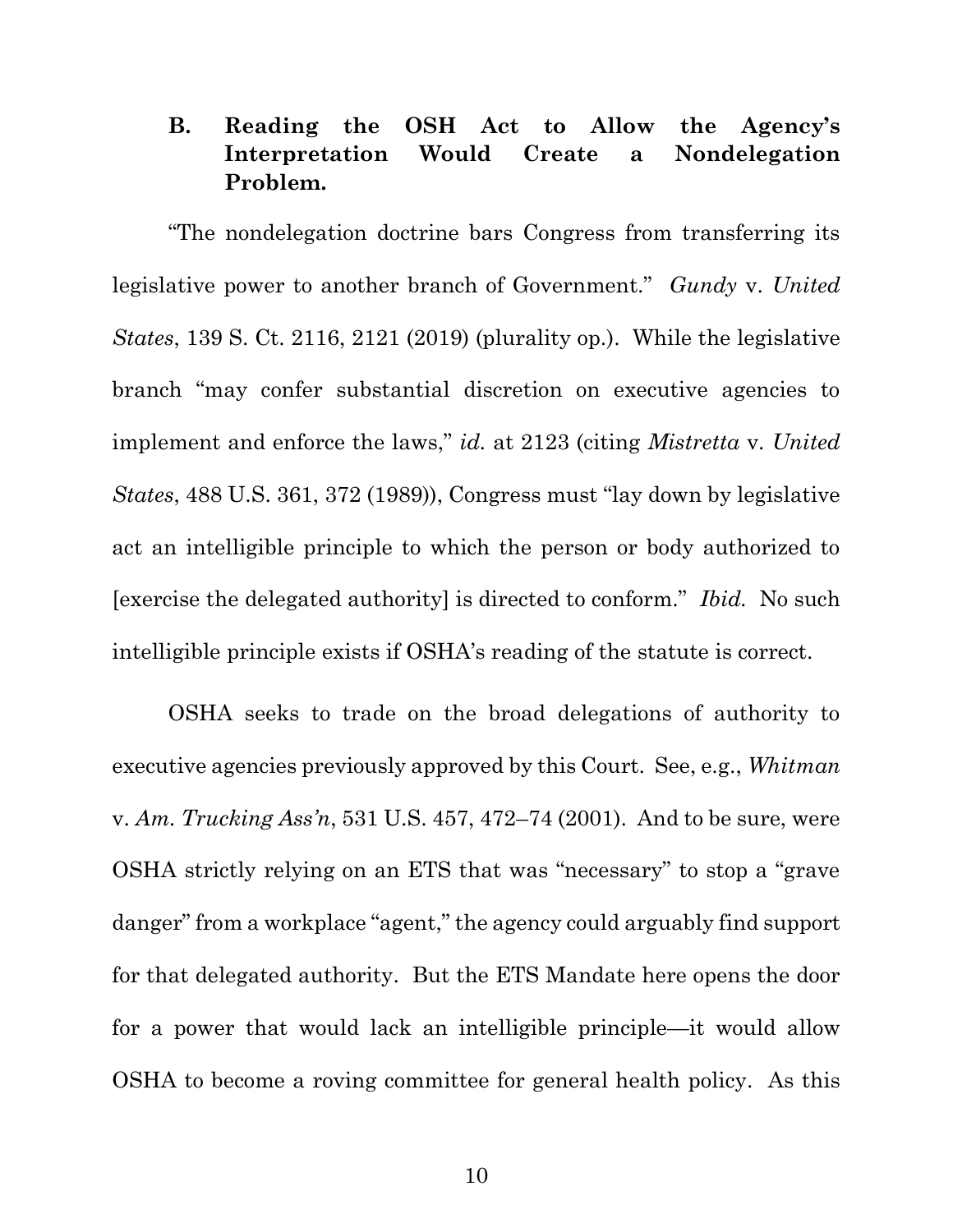<span id="page-16-0"></span>Court has recognized, a failure to limit a word such as "necessary" vests an agency with a breathtaking amount of authority that will have no functional limitation. *Ala. Ass'n of Realtors* v. *U.S. Dep't of Health & Hum. Servs.*, 141 S. Ct. 2485, 2489 (2021).

The challengers to the Mandate have not argued against OSHA's finding that individual employees might have better outcomes with COVID-19 if they are vaccinated. This fact is irrelevant to OSHA's claimed power. Employees might also have better outcomes with the disease if they exercised at night, took vitamins at home in the morning, and avoided large gatherings on weekends. Yet no one would argue that OSHA's jurisdiction extends beyond the workplace to these activities. A vaccine requirement is functionally an outside-the-workplace requirement that individuals take action to provide themselves with better individual outcomes when they do contract the virus. But that's not OSHA's job. It was never meant to be the health police, "protect [ing] unvaccinated working people from themselves based on highly personal medical decisions." *In re OSHA*, 2021 WL 5914024, at \*11 (Sutton, C.J., dissenting from the denial of initial hearing en banc).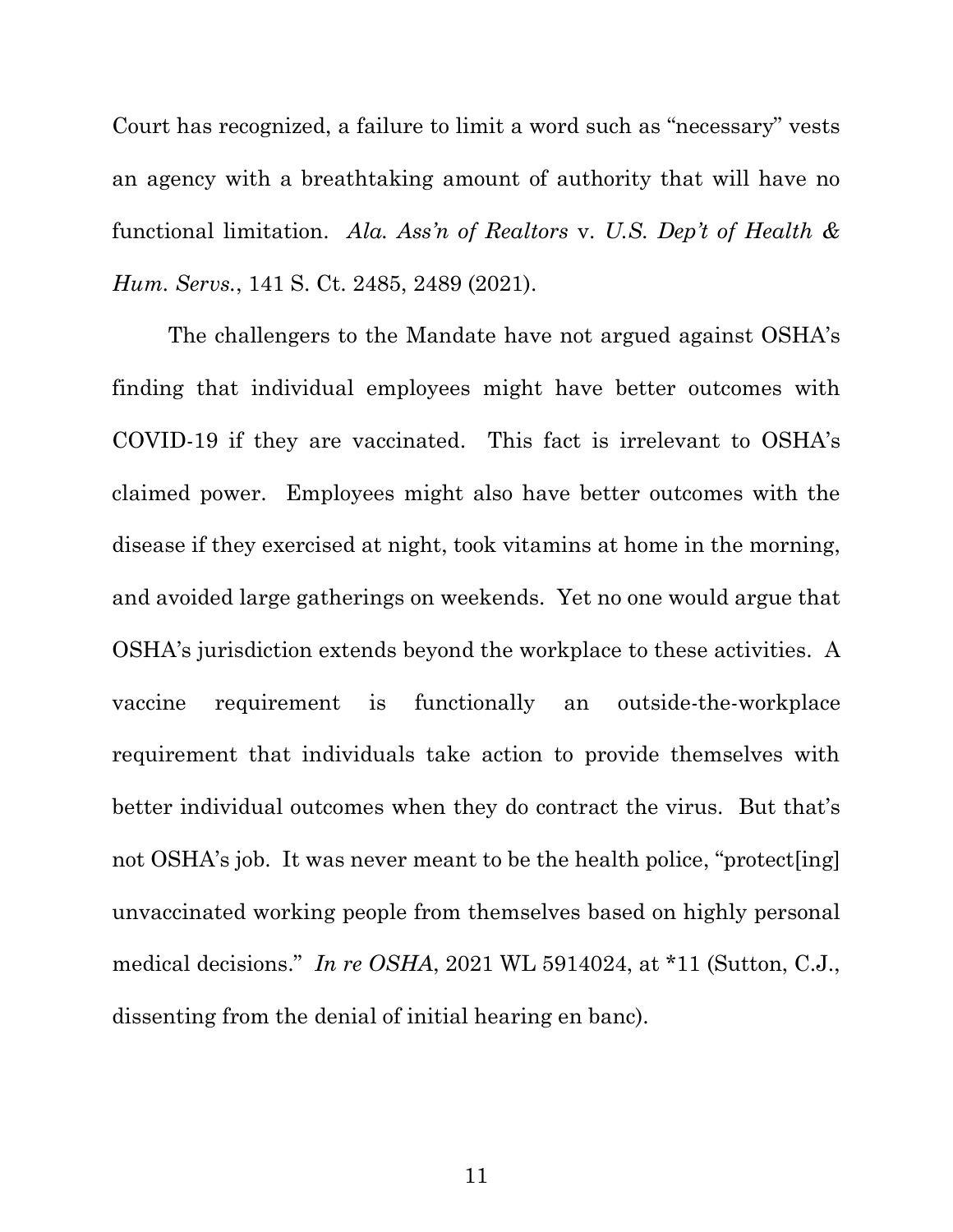<span id="page-17-3"></span>The administration's stated goal for the ETS Mandate is to "reduce the number of unvaccinated Americans by using regulatory powers." Path Out of the Pandemic, The White House, https://www.whitehouse.gov/covidplan/. This is not a purpose of either the OSH Act generally or the emergency rule process specifically. Private healthcare decisions are far afield from federal workplace-safety regimes. To allow OSHA the authority to control such decisions would remove any semblance of an intelligible principle in the delegated authority that Congress has given the agency. As this Court has recognized, a delegation of power that broad would need even more circumscribed discretion. See, e.g., *Loving*, 517 U.S. at 772–73. Such boundaries are clearly not present here and thus it may be inferred that OSHA was not given power on that scale.

<span id="page-17-2"></span><span id="page-17-1"></span><span id="page-17-0"></span>In short, there is no mousehole in which Congress could have even tried to hide the elephant of the ETS Mandate here. See *Whitman*, 531 U.S. at 468. It is thus unsurprising that the ETS itself acknowledges that OSHA has never used its authority before to mandate vaccination. 86 Fed. Reg. 61,439. There was no authority for it to begin doing so now, either.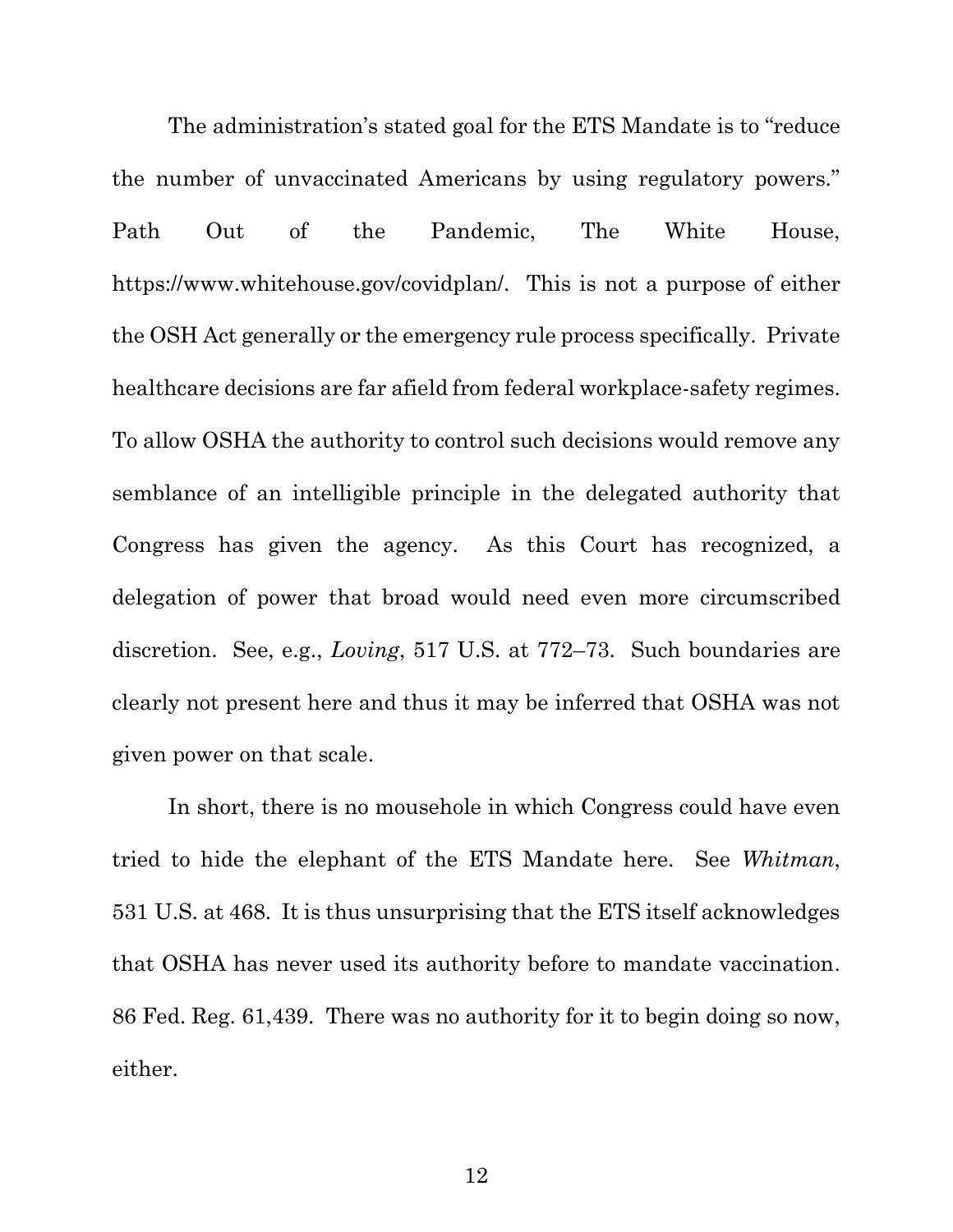**II. Assuming OSHA Has The Authority It Now Claims Would Violate The Major Questions Doctrine.**

Under the major questions doctrine, a congressional authorization to mandate vaccines would have to be clear. *Util. Air Regul. Grp.* v. *EPA*, 573 U.S. 302, 324 (2014) (noting that Congress must "speak clearly if it wishes to assign to an agency decisions of vast economic and political significance"). The major questions doctrine thus avoids the nondelegation problems discussed above by ensuring that Congress does not confer authority on an agency by accident. This is doubly true when intruding into an area typically reserved for the States. *Ala. Ass'n of Realtors*, 141 S. Ct. at 2489. An intrusion into state prerogatives on vaccines—if legitimately tried by Congress—would need to be accompanied by intelligible principles to guide the agency's discretion. *U.S. Forest Serv.* v. *Cowpasture River Preservation Ass'n*, 140 S. Ct. 1837, 1850 (2020) ("Our precedents require Congress to enact exceedingly clear language if it wishes to significantly alter the balance between federal and state power and the power of the Government over private property.").

<span id="page-18-2"></span><span id="page-18-1"></span>Vaccine mandates are traditionally the province of the States. *Zucht* v. *King*, 260 U.S. 174, 176 (1922) (finding it "settled that it is within

<span id="page-18-0"></span>13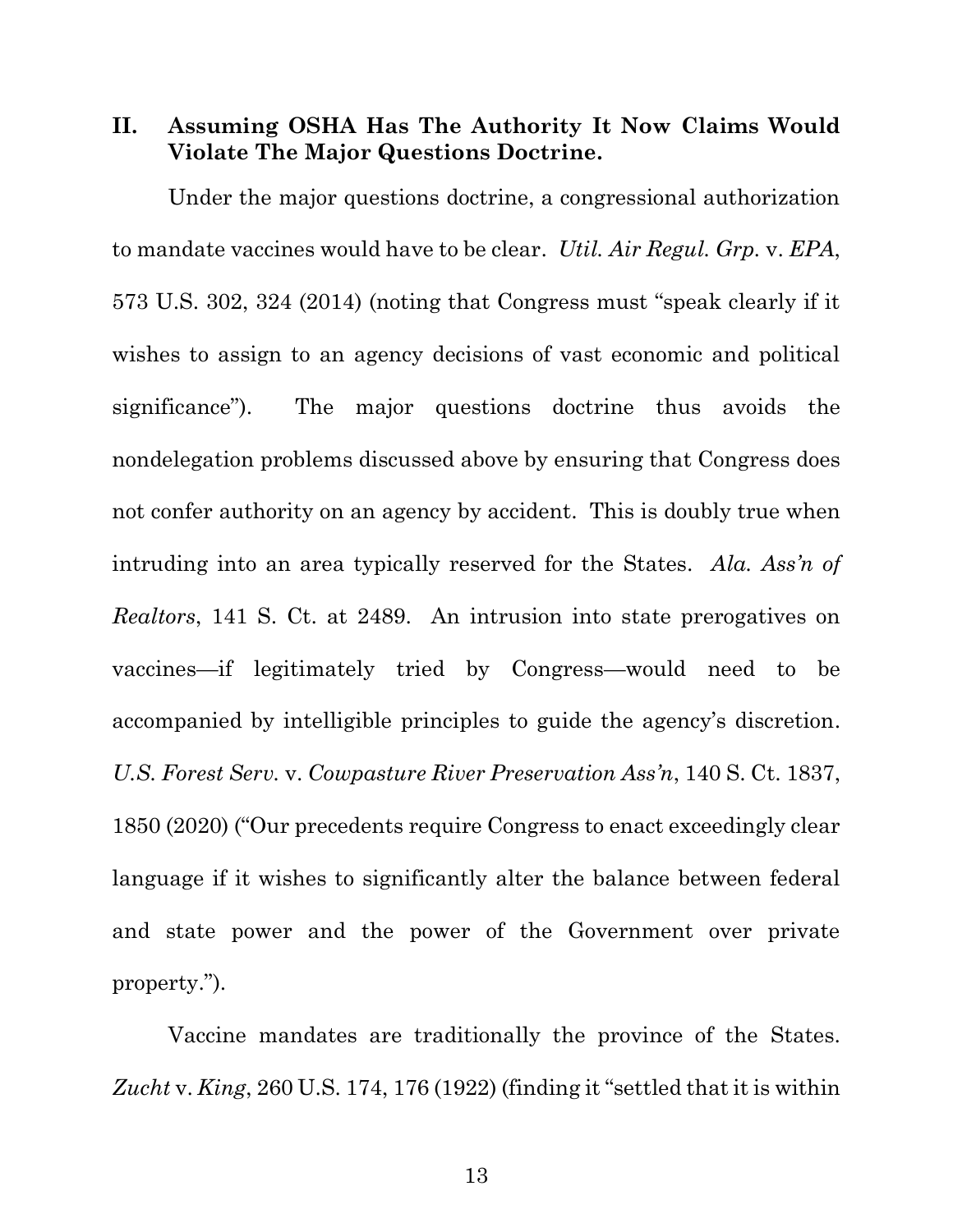<span id="page-19-1"></span>the police power of a state to provide for compulsory vaccination"); *Jacobson* v. *Massachusetts*, 197 U.S. 11, 25 (1905) (holding that authority to enact a compulsory vaccination law is found in a state's "police power,—a power which the state did not surrender when becoming a member of the Union under the Constitution"). And courts must operate under the "assumption that the historic police powers of the States [a]re not to be superseded by [a] Federal Act unless that [is] the clear and manifest purpose of Congress." *Cal. Div. of Labor Standards Enforcement* v. *Dillingham Constr., N.A., Inc.*, 519 U.S. 316, 325 (1997).

<span id="page-19-2"></span><span id="page-19-0"></span>While the panel majority in the Sixth Circuit protested that there may be both federal and state regulatory powers over an area, *In re: MCP No. 165*, (6th Cir. Dec. 17, 2021), at \*34, that argument is irrelevant for three reasons. First, it is unclear if even Congress could pass a nationwide vaccine mandate. *See in re OSHA*, 2021 WL 5914024, at \*18 (Sutton, C.J., dissenting from the denial of initial hearing en banc) ("For while Congress has long sought to *facilitate* safe and effective vaccines, it has never invoked the commerce power to *mandate* their administration upon the public at large."). Second, it confuses congressional action with agency action—when authority does exist for such actions, it is Congress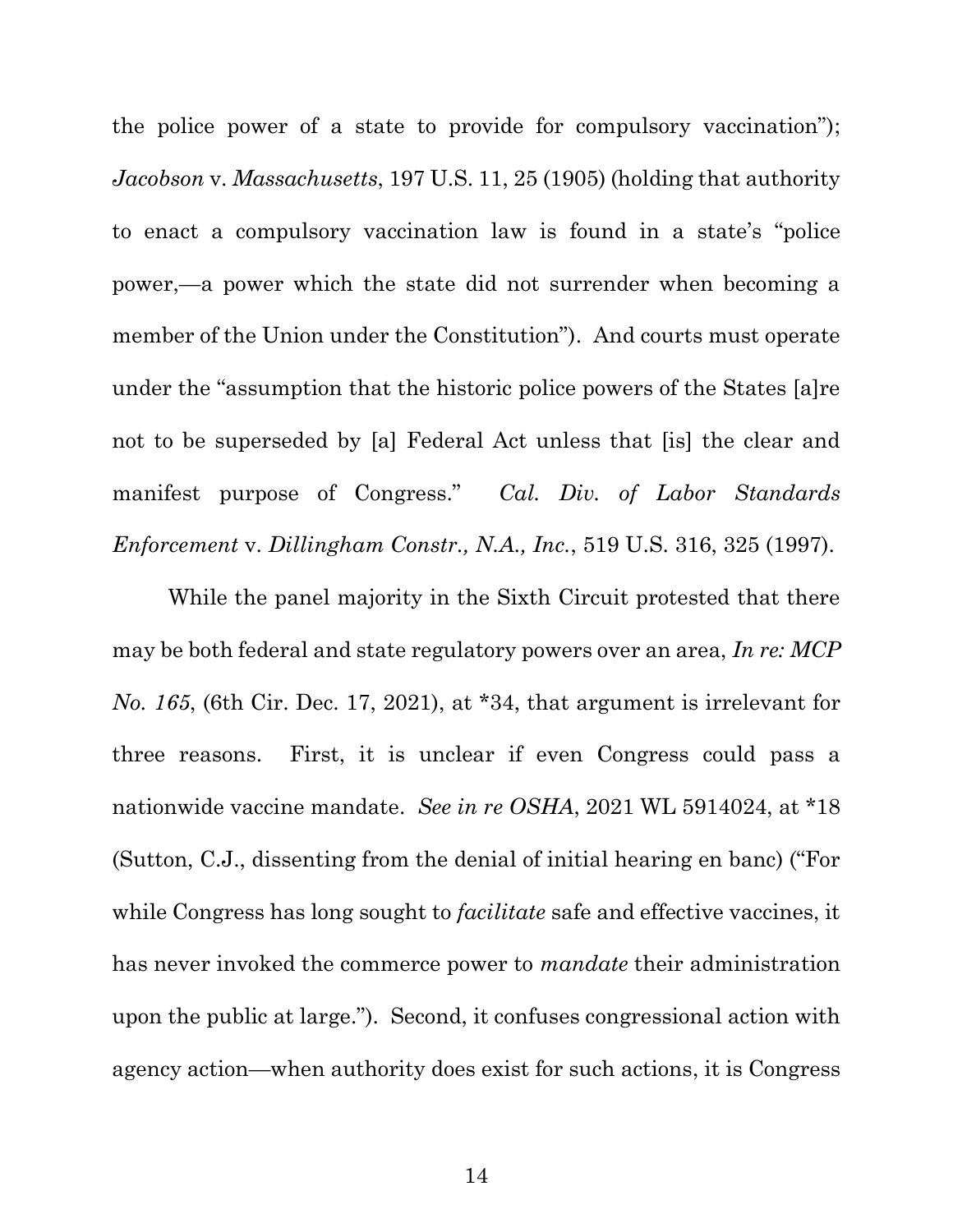that must act in the first instance to initiate its use. Third, and most importantly, the panel's argument misses the point that the inquiry is not *if* Congress *could* legislate in an area but *whether* Congress *has* legislated in an area.

<span id="page-20-1"></span>When Congress intends to act in a field known to fall within the purview of the States, it must pass an act clearly authorizing such an intrusion. *Cowpasture River*, 140 S. Ct. at 1850 (requiring "exceedingly clear language"). Because that has not been done here, it is even more plain that Congress did not give that power to an agency bureaucrat. The very purpose of the major questions doctrine is to prevent courts from assuming congressional intent to delegate authority—it is not to assess whether Congress could have done it. The Sixth Circuit panel's rejection of the doctrine only shows that it was answering the wrong question.

<span id="page-20-0"></span>Even if the statutory text appeared to leave open the possibility of a vaccine mandate ETS, the "sheer scope" of the agency's claimed authority would counsel against the government's interpretation. *Ala. Ass'n of Realtors*, 141 S. Ct. at 2489. Here the sheer scope isn't just the enormous sums of money and the numerosity of the people affected, either—it is the intrusion into States' rights. *Ibid.* ("And the issues at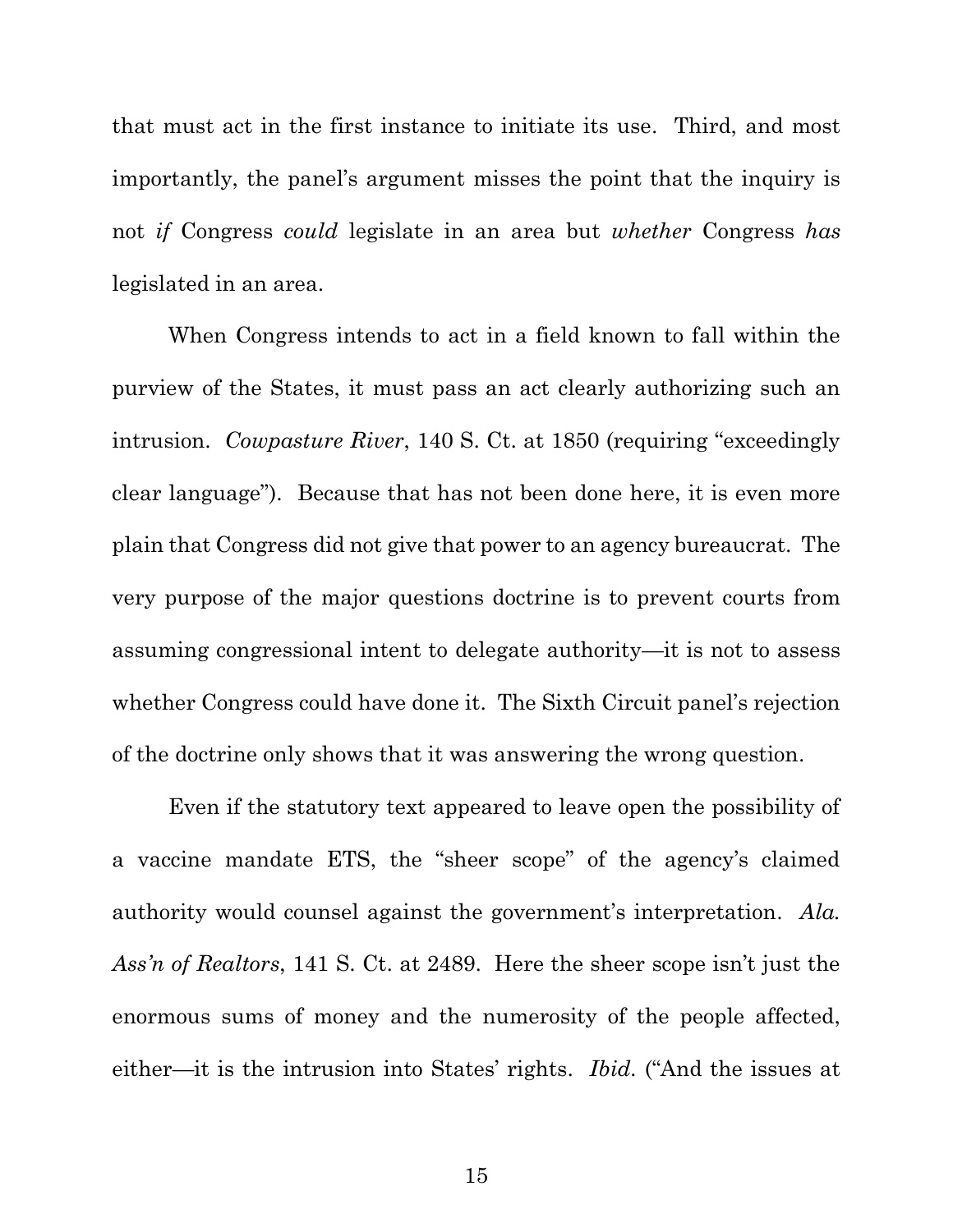stake are not merely financial. The [agency action] intrudes into an area that is the particular domain of state law: the landlord-tenant relationship."). Without clear congressional authority in the regulatory scheme for such an expansion of agency authority into the realm of state police powers, it may not be assumed to exist.

<span id="page-21-0"></span>Moreover, the sudden "discovery" of authority under the OSH Act confirms that it was never intended to displace state authority in this area. *Utility Air Reg. Group*, 573 U.S. at 324 ("When an agency claims to discover in a long-extant statute an unheralded power to regulate 'a significant portion of the American economy,' we typically greet its announcement with a measure of skepticism." (quoting *Brown & Williamson*, 529 U.S. at 159). As the Fifth Circuit put it, OSHA is attempting to use "an old statute \* \* \* in a novel manner" to impose billions of dollars in compliance costs to "resolve one of today's most hotly debated political issues" in an area "outside of OSHA's core competencies." *BTS Holdings*, 17 F.4th at 617. Thus, under this Court's major questions doctrine, rejection of OSHA's claimed authority here is certain.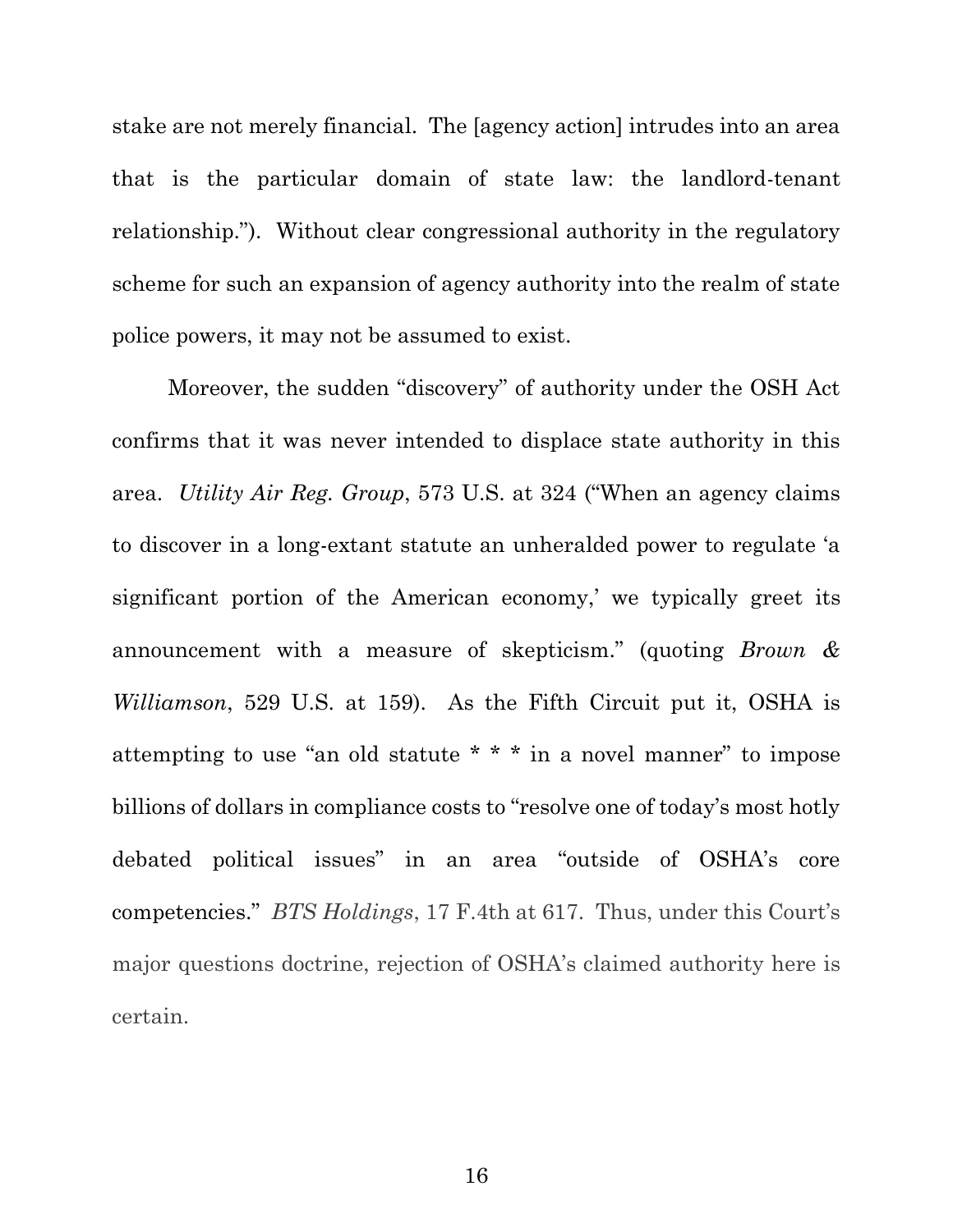### **CONCLUSION**

A stay pending review should be granted.

Respectfully submitted,

*/s/ John C. Sullivan*

John C. Sullivan S|L LAW PLLC 610 Uptown Blvd., Suite 2000 Cedar Hill, TX 75104 T: (469) 523-1351 F: (469) 613-0891 john.sullivan@the-sl-lawfirm.com

*Counsel for Amici Curiae*

DECEMBER 2021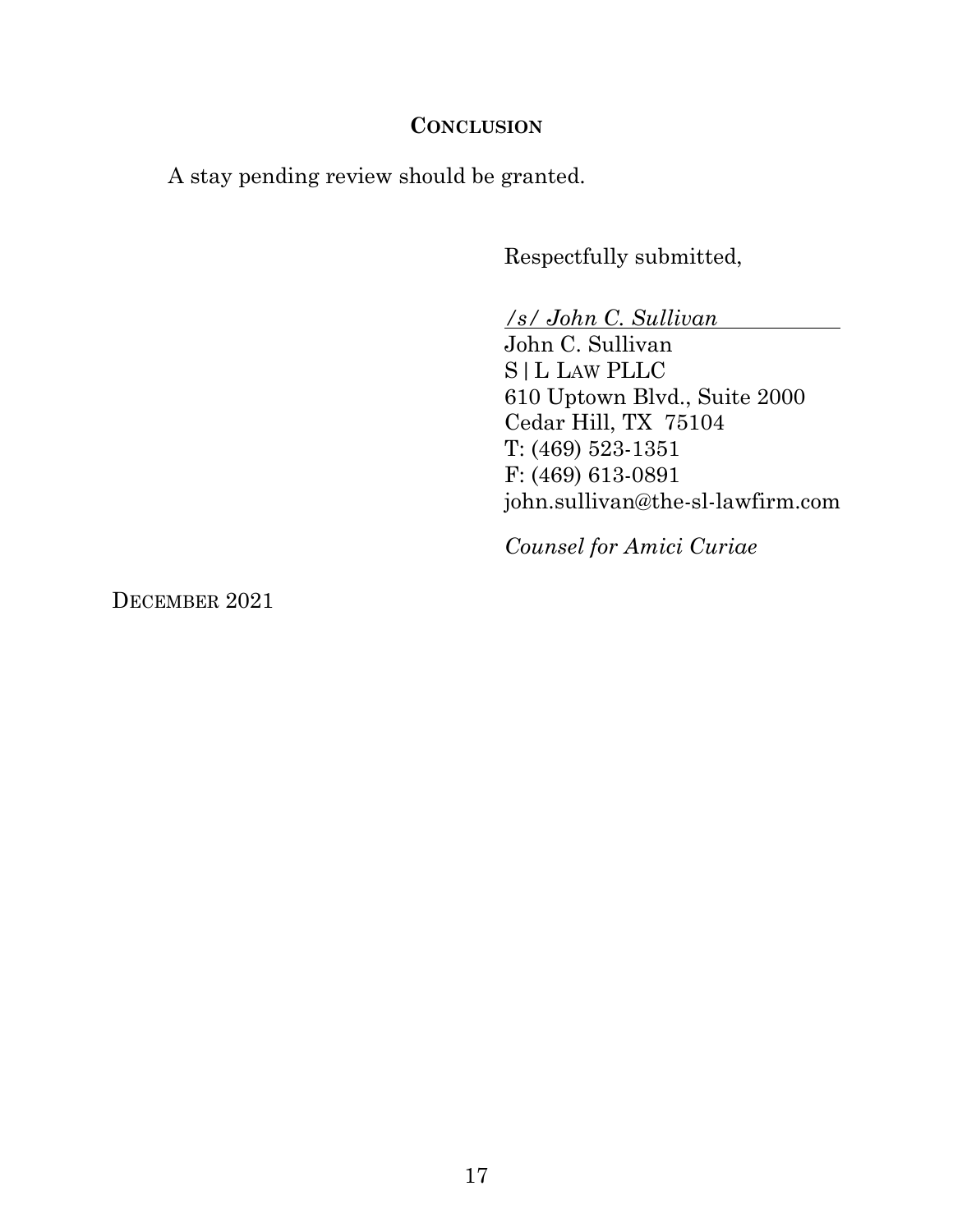## **APPENDIX A—LIST OF** *AMICI CURIAE*

#### <span id="page-23-0"></span>**UNITED STATES SENATORS**

John Barrasso Marsha Blackburn Roy Blunt John Boozman Mike Braun Richard Burr Shelley Moore Capito Bill Cassidy Tom Cotton John Cornyn Kevin Cramer Mike Crapo Ted Cruz Steven Daines Joni Ernst Deb Fischer Lindsey O. Graham Chuck Grassley Bill Hagerty Josh Hawley John Hoeven Cindy Hyde-Smith Jim Inhofe Ron Johnson John Kennedy James Lankford Cynthia Lummis Michael S. Lee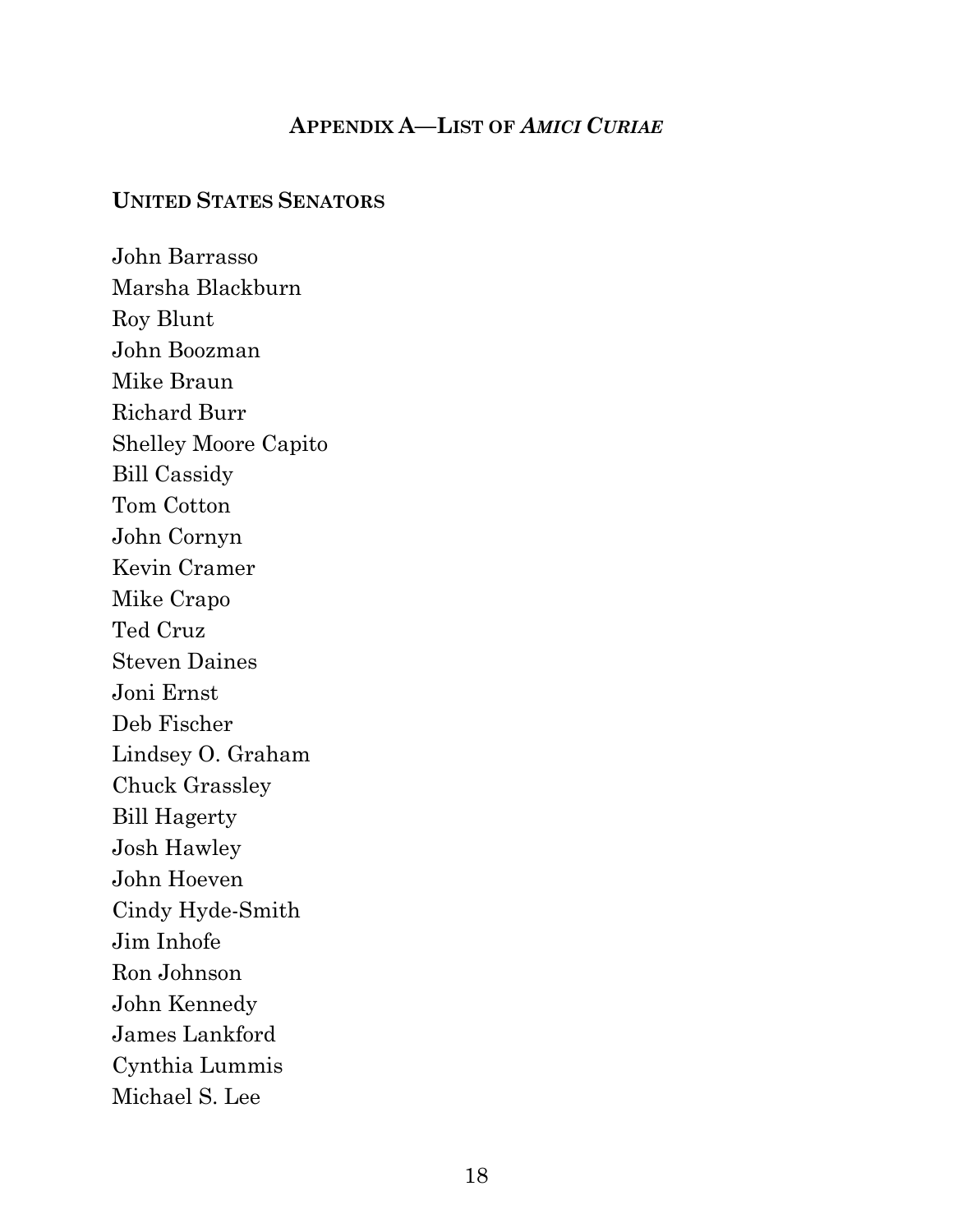Roger Marshall Mitch McConnell Jerry Moran Lisa Murkowski Rand Paul Rob Portman James E. Risch Mike Rounds Marco Rubio Ben Sasse Rick Scott Tim Scott Richard C. Shelby Dan Sullivan John Thune Thom Tillis Patrick Toomey Roger Wicker Todd Young

### **MEMBERS OF THE UNITED STATES HOUSE OF REPRESENTATIVES**

Rick W. Allen Elise Stefanik Virginia Foxx Jim Banks Kevin McCarthy Steve Scalise Robert Aderholt Mark Amodei Kelly Armstrong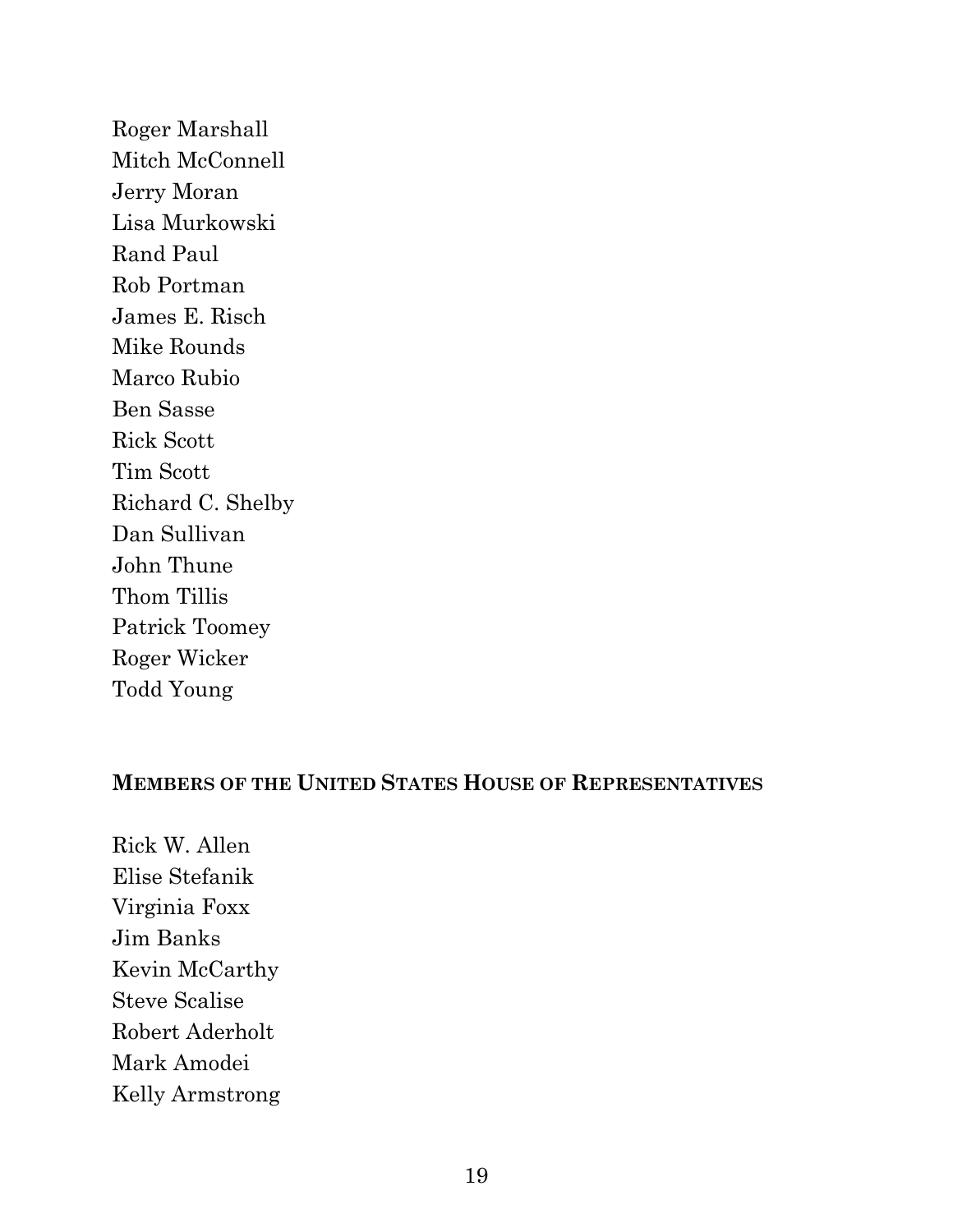Jodey C. Arrington Brian Babin Don Bacon James R. Baird Troy Balderson Andy Barr Jack Bergman Andy Biggs Dan Bishop Mo Brooks Vern Buchanan Ted Budd Michael C. Burgess, M.D. Kat Cammack Earl "Buddy" Carter Steve Chabot Ben Cline Michael Cloud Andrew Clyde James Comer Eric A. "Rick" Crawford Dan Crenshaw Warren Davidson Rodney Davis Jeff Davis Neal Dunn Ron Estes Pat Fallon Drew Ferguson, IV Michelle Fischbach Scott Fitzgerald Brian Fitzpatrick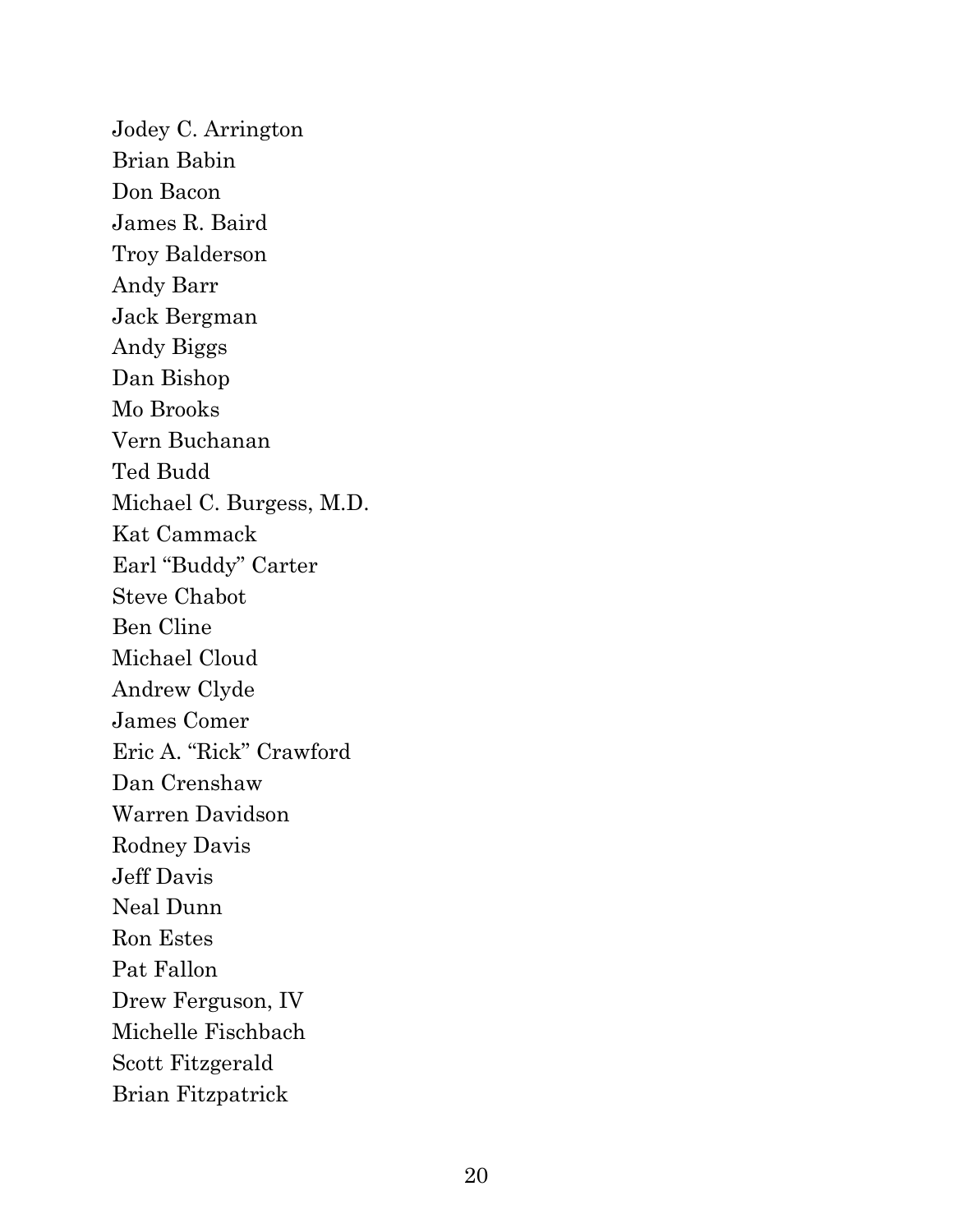Chuck Fleischmann Jeff Fortenberry Russ Fulcher Matt Gaetz Mike Gallagher Bob Gibbs Louie Gohmert Bob Good Lance Gooden Paul Gosar Kay Granger Garret Graves Mark Green Marjorie Taylor Greene H. Morgan Griffith Glenn Grothman Michael Guest Brett Guthrie Andy Harris, M.D. Diana Harshbarger Vicky Hartzler Yvette Herrell Jody Hice French Hill Ashley Hinson Richard Hudson Darrell Issa Ronny L. Jackson Chris Jacobs Bill Johnson Dusty Johnson Mike Johnson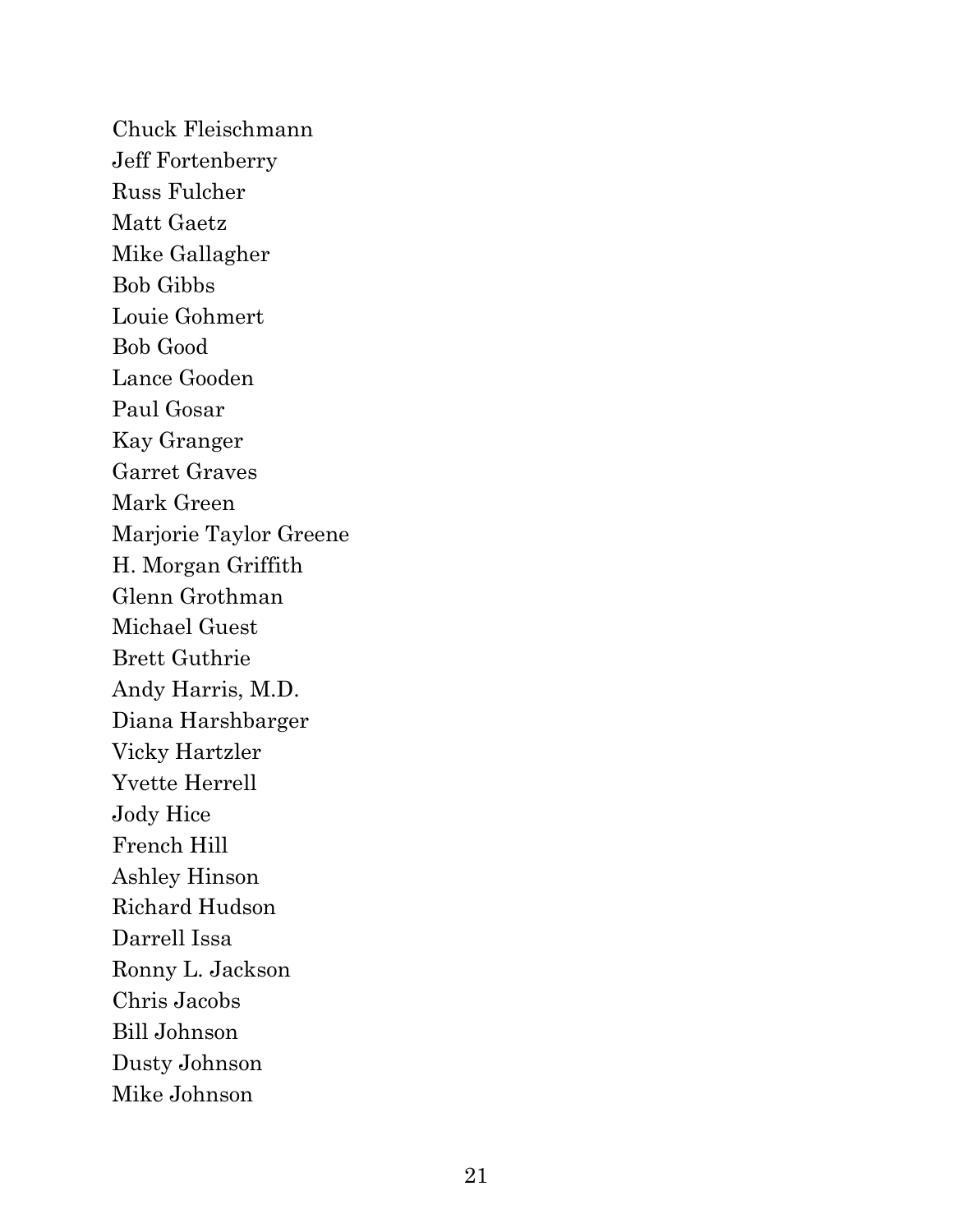Jim Jordan John Joyce, M.D. Fred Keller Trent Kelly David Kustoff Doug LaMalfa Doug Lamborn Jake LaTurner Debbie Lesko Billy Long Barry Loudermilk Nancy Mace Nicole Malliotakis Tracey Mann Thomas Massie Brian Mast Lisa McClain Tom McClintock Patrick McHenry David B. McKinley, P.E. Cathy McMorris Rodgers Dan Meuser Mary Miller Carol D. Miller Mariannette Miller-Meeks, M.D. John Moolenaar Alexander X. Mooney Barry Moore Blake Moore Markwayne Mullin Gregory F. Murphy, M.D. Dan Newhouse